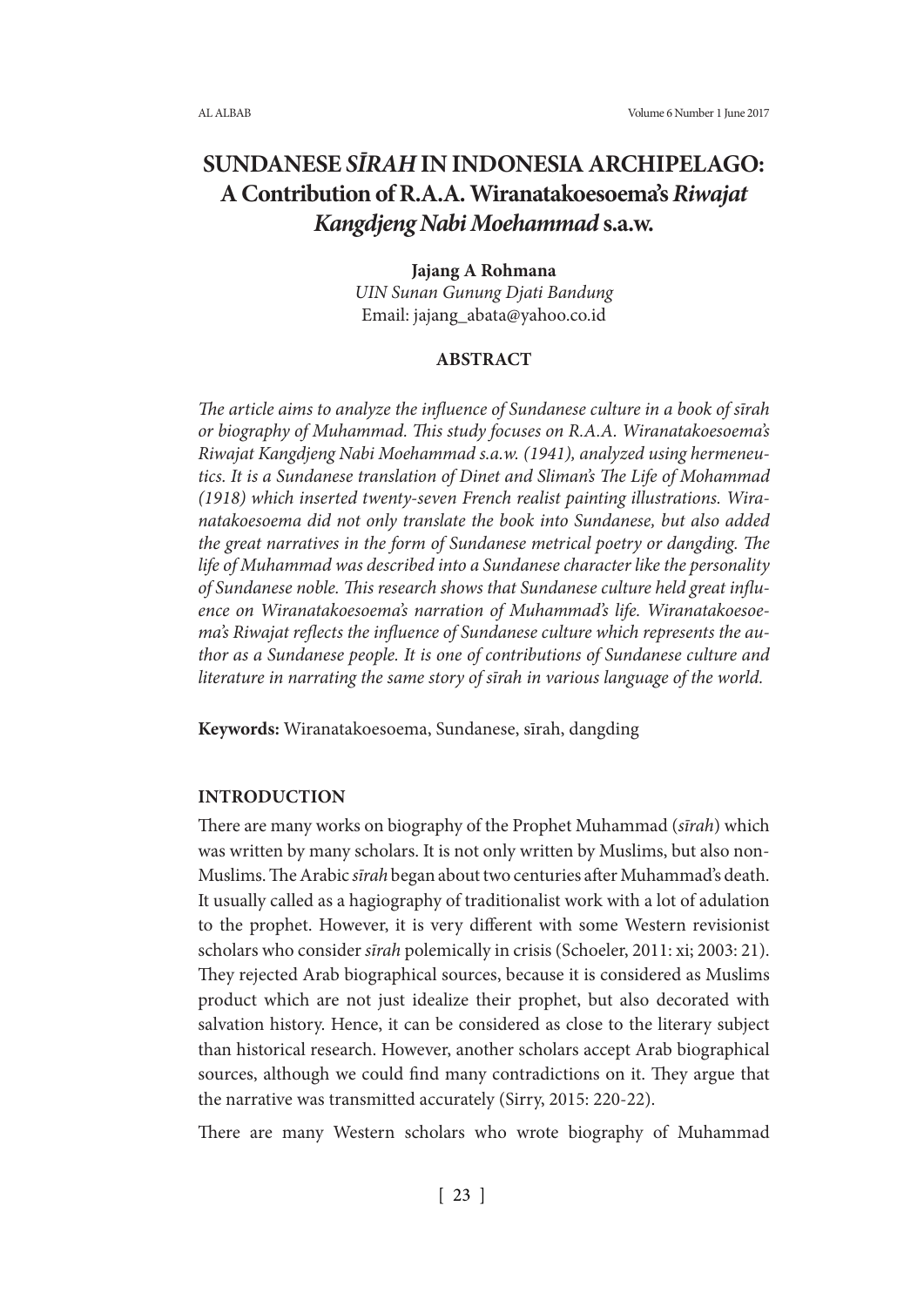based on non-Muslims sources in the early nineteenth century. The figure of Muhammad was not to be viewed with sympathy as indicated in works of William Muir (1894) and D.S. Margoliouth (1905). Although some Western scholars seem had the sympathy, such as Thomas Carlyle (1841) and Michael Hart (1978), but the reaction among Muslims against Western view on Muhammad emerge in some Muslim countries. The rise of writing on biography of Muhammad among Muslims, especially in Pakistan and Egypt since the late nineteenth century is also triggered by the negative view of Western scholars (Wessels, 2006: 7).

One of the Muhammad's biographies, which published in the polemical climate in West was *La Vie de Mohammed* by Étienne Dinet (1861-1929) and Sliman ben Ibrahim. This book was published during World War I in French and then translated into English (Dinet and Sliman, 1918b; 1990). Dinet and Sliman's *The Life of Mohammad* attempted to show the greatness of Muhammad's life for European readers. Roded describes the book as product of a fascinating social and cultural interchange that developed over three decades between the Frenchman and Algerian life. Dinet, a famous French painter, inserted many illustrations of painting about the life of Algerian Muslims, where Sliman lived. Dinet at the same time felt a spiritual journey of an orientalist painter who converted into a Muslim and changed his name, Nasreddine, in 1913 (Roded, 2002: 325-59).

Dinet and Sliman's *The Life of Mohammad* then has inspired a Sundanese aristocratic, R.A.A. Wiranatakoesoema (1888-1965) who translated the book into Dutch and Sundanese in 1941 (Dinet & Ibrahim, MCMXL/1940). He translated and adapted Dinet and Sliman's book into Sundanese partly written in the form of metrical poetry or *dangding, Riwajat Kangdjeng Nabi Moehammad s.a.w.* (Wiranatakoesoema, 1941).

*Dangding* or *guguritan* (Javanese: *geguritan, sekar macapat*) is a Sundanese poetry which composed by using rules of metrum (*pupuh*). It also become lyrics in the Sundanese song or *tembang* (Rusyana & Raksanagara, 1980: 1; Rosidi, 2011: 17). The interchange culture of French and Algeria in Dinet and Sliman's *The Life of Mohammad* then enriched by Wiranatakoesoema through Sundanese cultural narratives in his *Riwajat*. The book of *Riwajat*  has an important role to connected both French and Algeria cultures with Sundanese nature. His work reflects the narrative biography of Muhammad which is not only harmonize the teachings of Islam into Sundanese literature, but also connected with other two cultural wealth of the world: Europe and Africa. It is a blend work of diverse cultures which are bounded in the same great story of Muhammad.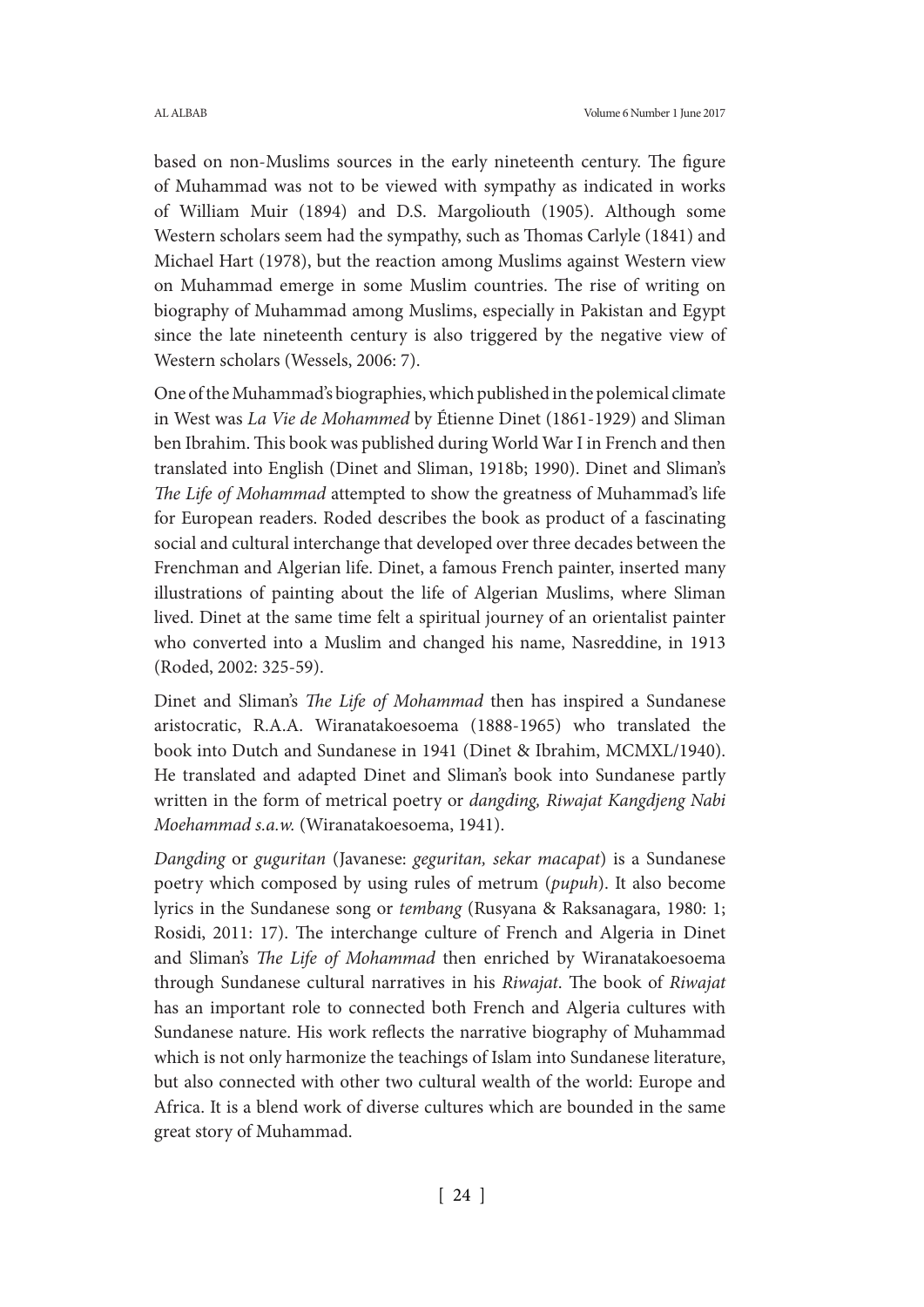This study is important not only to shows how Sundanese people write a *sīrah*  in his language, but also interpret it into the realm of their own cultures. The life of Muhammad is imagined into an atmosphere of friendly personification like the personality of Sundanese noble or *ménak* in Priangan (Lubis, 1998: 82). The paper will explains how the work of Muhammad's biography can be connected further to other regions in the world and then accepted creatively through the richness of their cultures. Dinet and Sliman described it in both French and Algeria cultures, while Wiranatakoesoema narrated the story within Southeast Asia culture, using Sundanese literature as its container. It is an important contribution of Islamic culture in Indonesia archipelago joining with other cultures in the world.

### *SĪRAH* **IN EAST AND WEST SCHOLARSHIP**

Muhammad who was believed as a Prophet by Muslims has become a main figure in Islam. His important position has invited many opinions, views and assessments since seventh century until now. Muhammad has always been a center of attention presumably since Western scholars interested against a society who they called as "the orient" where Muslims are part of the firs magnitude.

In early historiography of Islam, Ibn Ishaq (d. 767) was considered as one of scholars who has compiled many stories of *sīrah*. The work of Ibn Ishaq which was written more than a century after Muhammad's death is regarded as the earliest biography. His work can be read by us based on a good turn of a historian of Egypt, Ibn Hisham (d. 833), who has edited and loaded it in his work, *Sīrah al-Nabawiya*. He compiled many oldest works of *sīrah* on his work completely (Ibn Hisham, n.d .; Guillaume, 1955; Horovitz, 2002; Azra, 1993: 47-52).

Although Ibn Hisham's *Sīrah* was criticized for its biased political interests and personal myth idealization of Muhammad, the book has used as the main reference by thousands writer of *sīrah*, both Muslims and non-Muslims. The search for the historical Muhammad has produced many biographies of Muhammad in various languages: Arabic, Persian, Turkish, Urdu, Malay, English, French, Dutch, Chinese and some other Eastern languages, including Javanese and Sundanese. The narrative story was also varied, between prose and poetry, or sometimes even decorated with illustrations (Schimmel, 1991: 22).

Jeffery already made some approach categories of *sīrah*: critical, psychological, sociological, mythological, apologetic and mystical (Jeffrey, 1926: 327-48). The study of biography of Muhammad tend to be very critical at the beginning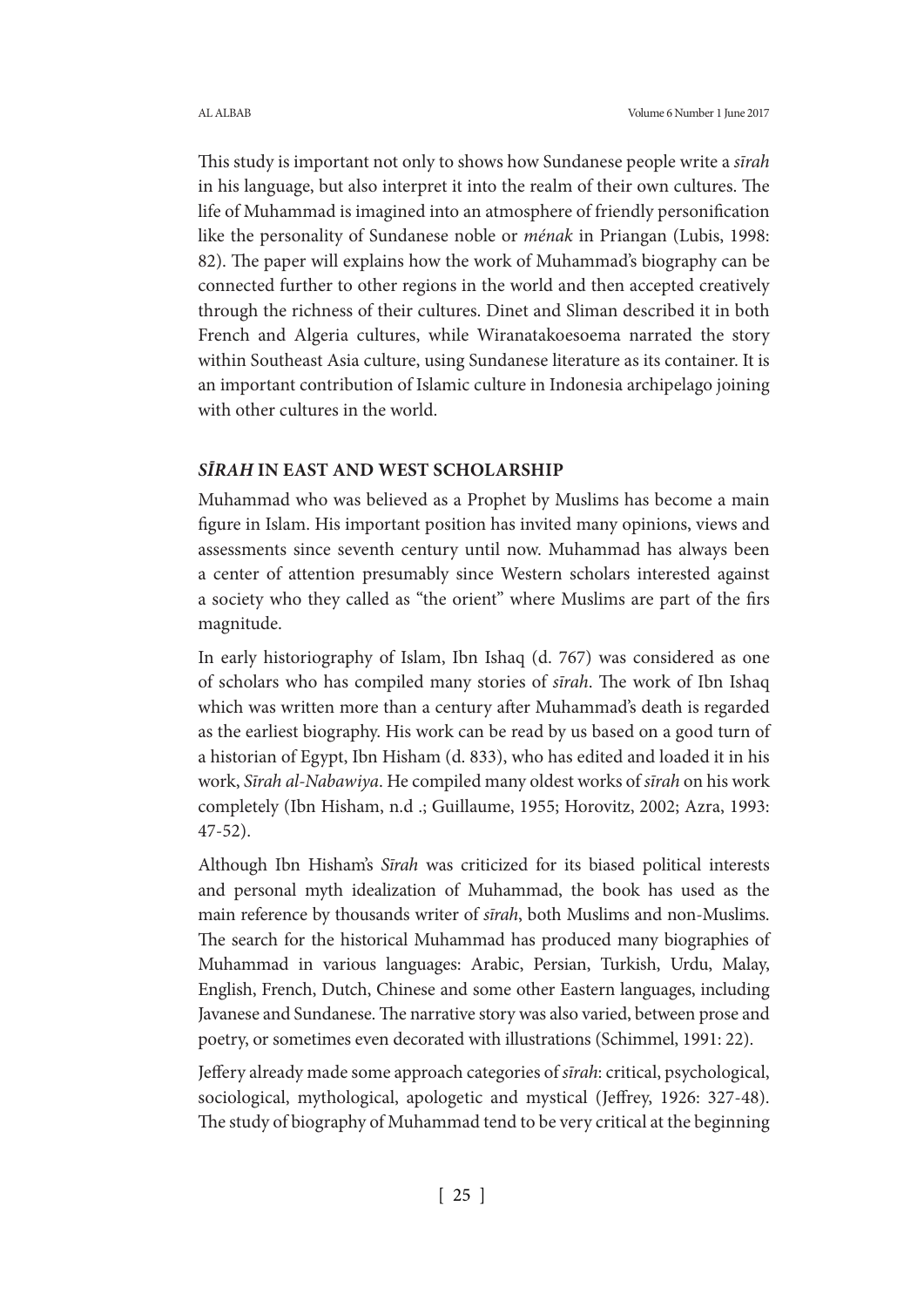of Orientalism in the West. In the seventeenth and eighteenth century, the Arab material source began to be used by Western scholars through Latin translation, but generally still written with an attitude of "hostility" (Anees & Athar, 1986: xvii). This is the first period of Western criticism over Muhammad. In the nineteenth century, some Western scholars tried to be fair to apply the method of historical criticism to refer to the Arab material source, such as Ibn Hisham's *Sīrah*. There are some scholars in this period, such as Gustav Weil, Caussin de Perceval and Wüstenfeld. Weil is regarded as a pioneer of historical-critical method to write a biography of Muhammad. But one of the most important works in this era is written by Muir.

Muir's *Life of Mahomet* (1923) which published in four volumes from 1856 to 1861 showed a peak period of critical approach in the West. Compared to similar work which published in the nineteenth century, *Life of Mahomet* received significant attention and republished continually until the early twentieth century. Muir is a British Colonial Officer who lives in India. Muir does not only enjoy the allegation that Muhammad drew inspiration from "devil," but also adopted previous scientific criticism of a psychological doctor, Sprenger, who said that Muhammad's prophetic experiences associated with his "epilepsy"disease (Ernst, 2003: 22).

In addition to Muir, Margoliouth (1858-1940) also deserve to be mentioned. He published *Muhammad and the Rise of Islam* in 1905. Some scholars consider that he tries to give a respectful attitude than other Orientalist, but at the same time he keeps a distance from apologetic view on Muhammad (Roded, 2009: 44-45). However, some other scholars assume Margoliouth have a skeptical attitude towards Muhammad, especially relating personal revelation (Ali, 1997: 401; Buaben, 1996). Both works of Muir and Margoliouth tend to prove Said's argument concerning Orientalism. He said that Orientalist scholars become agent who involved in helping the conquest of Europeans to other nations. The image of Eastern nations, especially the Muslim countries, are actually designed to streamline the domination of Europeans (Said, 1978).

The European Orientalist works that are considered skeptical toward Muhammad then trigger many reactions among Muslims. In India and Pakistan, for example, *sīrah* movement began in the late nineteenth century published in English and Urdu. Sir Sayyid Ahmad Khan in 1870 began to respond to the work of Muir (Roded, 2009: 44). Sybli Nu'mani, Sulaiman Nadwi, Syed Ameer Ali (1955) and many more scholars has published their works in the fifty years between the death of Ahmad Khan and the end of World War II. Other works that depicted modern explanation of *sīrah* also were written in Persian by Rahnema, *Pavambar: The Messengen*, during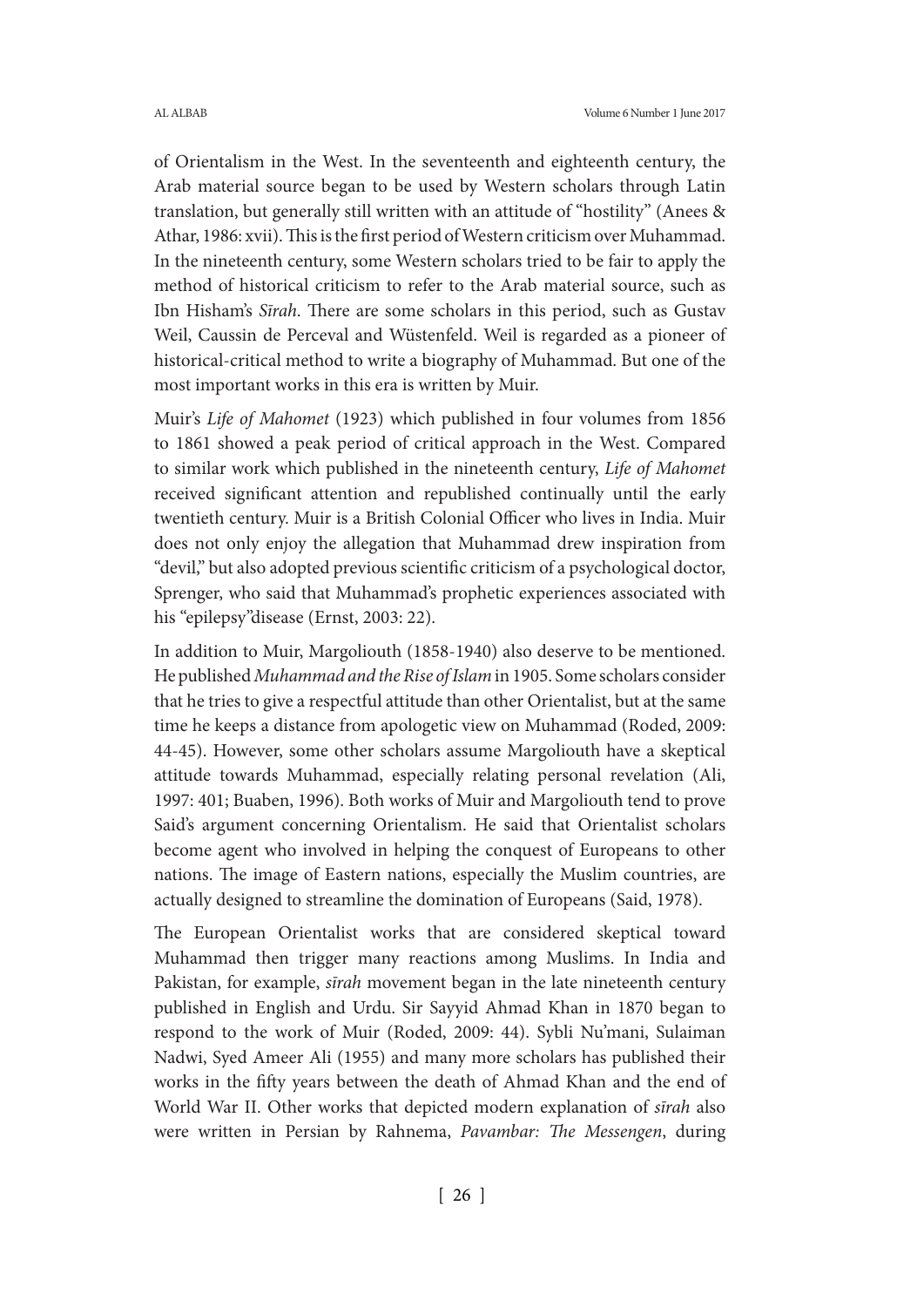his exile (Schimmel, 1991: 306-8). In Egypt, since the 1930s appears many apologetic works that emphasizing the advantages of Muhammad both as a man and prophet, such as Taha Husain (1933), 'Abbas Mahmud al-'Aqqad (1942), 'Abdurrahman al-Syarqawi (1962), Nagib Mahfouz (1967) and the most popular works of Muhammad Husayn Haykal, *Hayat Muhammad* (1965). The work of Haykal is considered more better work than others because it was written with a critical history approach of impartial sources (Wessels, 2006: 264; Smith, 1983). Muslim authors presumably feels very close to Muhammad when they live in a pressured state and perhaps imitate his persistence against the crisis situation. The work of Dinet and Sliman which published in 1918 was written in such a polemical situation. The adaptation of the work by Wiranatakoesoema reflects his response to the West concerning the life of Muhammad.

The contact between West and East on the biography of Muhammad continues until now. After the 1980s, there are many popular and serious academic book of *sīrah* which positively written by non-Muslims and Muslims who are living in America and Europe. The attention to Islam and Muhammad's life actually has not subsided even after the terrorist attacks in 9/11, 2001. Although a handful of Westerners of Arab descent ironically looked bad image of Muhammad with the argument of the terrorist attack, as shown by Ibn Warraq (2000) and Ali Sina (2008). These are emotional perspective works, tendentious and tend to be less valuable academic.

There are many publications of scholars who have embraced Islam or descendants of Muslims and even agnostics which discuss the figure of Muhammad from many perspectives, such as historical, textual, sociological, political, psychological, philosophical, humanist, and so forth. The authors also come from various backgrounds, such as Protestant missionaries, European Orientalists, modernist India and Egypt, American, including preachers, scholars, followers of Islam phobia, journalists, academics and new-age followers. Khalidi (2009: x) chronologically has classified the works into ten depictions of Muhammad, that is in the Qur'an, hadith, classical *sīrah*, *adab*, Shia biography, Sufi literature, and *sīrah* in canonical era, the era of mid-last to modern and contemporary biographies. However, compared to Khalidi's categories, Mirza's analysis (2011: 160) tend to be more substantive in mapping outthese works. He mapped it into many categories, such as biographies which written by Muslim academics and apologists (Montgomery Watt [1953, 1956, 1988], Martin Lings [1983], Seyyed Hossein Nasr [1995], MA Salahi [1995], Sa'id Ramadan Al-Buthi [1995], Muhammad Al-Ghazali [1998], Mustafa Al-Siba'ie [2003], Tariq Ramadan [2007], Omid Safi [2009], Kecia Ali [2014]); a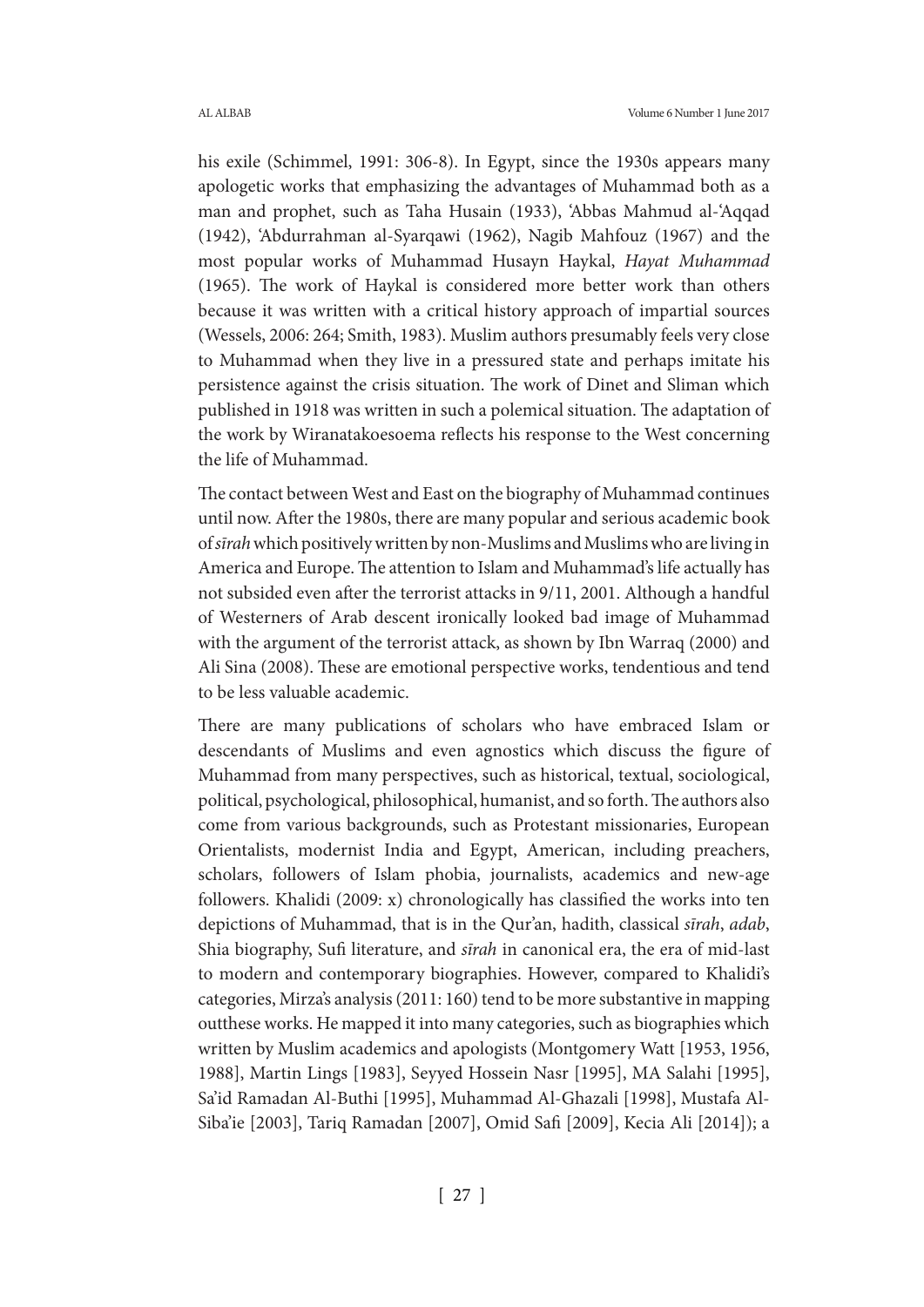non-Muslim narrative which tends sympathy (Martin Forward [1997], Karen Armstrong [1992, 2006], Barnaby Rogerson [2003] and Lesley Hazleton [2013]); polemical scholars who has sharp analysis (Robert Spencer, 2007); a dramatization of literature (Deepak Chopra, 2010); as well as the approach of revisionist which read critically the source of text (Michael Cook [1983], Patricia Crone [1987], Herbert Berg [2003], Fred Donner [2010], Andreas Goerke [2015]). The countless number of publications that summarize the story of the life of Muhammad, written by Muslims and non-Muslims were also circulating in various parts of the Islamic world (Motzki ed., 2000).

In Indonesia Archipelago, the narratives of Muhammad at first were spread into Malay archipelago and rendered into Malay language in the form of *hikayat*. Some *hikayat*s were scribed based upon the Arabic *sīrah,* but are embelished with incidents created by their narrators. They were translated also into other provincial languages, such as Javanese, Acehnese, Sundanese, and Bugis (Hamid, 1981: 132). The publications of *sīrah* in Indonesia modern period generally circulating a translation of *sīrah* literature which written by the *sīrah* authors from Pakistan, Arab and Europe, such as Ameer Ali, Haykal, Al-Ghazali, Al-Buthi, Syariati, Amir Ali, Mahdi Rizqullah Ahmad, Abdullah Najib Salim, Hazleton, Armstrong, Watt, Ramadan, Lings and others. Some authors tried to construct their own version of *sīrah*. The works of Moenawar Chalil (1908-1961), *Kelengkapan Tarich Nabi Muhammad SAW*, published since 1936, would be considered the most complete *sīrah* work in Indonesia (Hamim, 1996: 26-56). Other works are composed by Arifin Abbas (1964), Al-Hamid Al-Husaini (1989), Fuad Hashem (1989), Jalaluddin Rakhmat (2009), M. Quraish Shihab (2011) and Ajid Thohir (2014). Meanwhile, it is unknown how much of the literature of *sīrah* in local language in Indonesia. However, it seems only Wiranatakoesoema who uses the biography of Muhammad in European language as his source to write a Sundanese *sīrah*.

As noted above, there are many studies of *sīrah* Muhammad, both in East and West, which had an impact on modern Muslim life until today. This study is significant to make close ties between Islamic studies in the West and Islamic world, including Indonesia. Muhammad become a historical figure, normative and even imaginative, both for supporters and followers as well as repellents and oppositions.

### **DINET, SLIMAN AND WIRANATAKOESOEMA**

*Riwajat Kangdjeng Nabi Moehammad s.a.w.* cannot be separated from three main figures. Dinet and Sliman as the first author in French and English, and Wiranatakoesoema as a translator into Dutch and Sundanese. It is important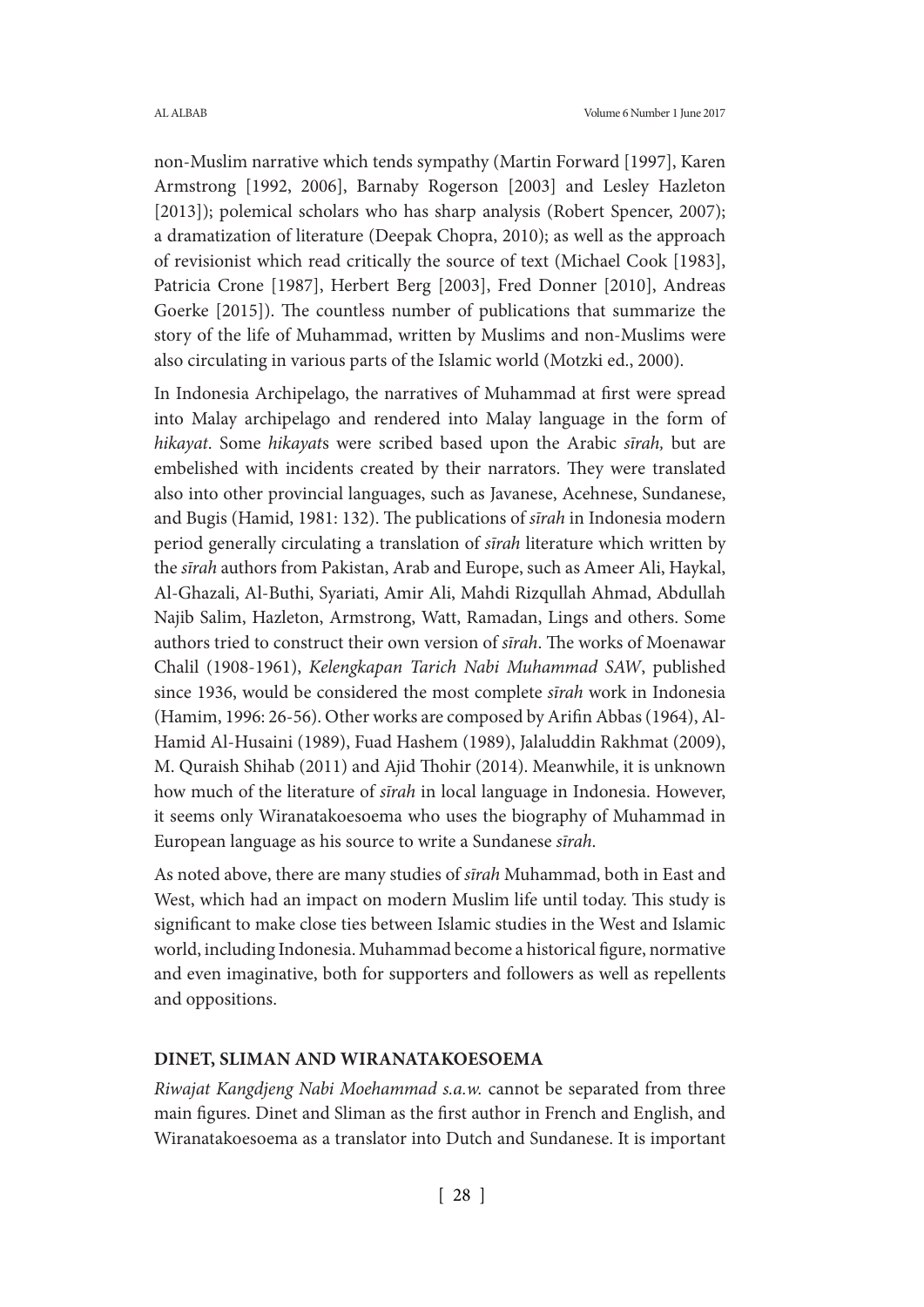to explain three figures who has influenced the book of *Riwajat* with their cultures.

Dinet or Alphonso Étienne Dinet was known as a French Orientalist painter who has paint beautiful nature of Sahara desert in Algeria, North Africa. For many Algerians, Dinet was regarded as a Frenchman who brought Algeria national icon through his paintings. His ability was acquired after he studied at several art schools in Paris. He traveled to desert of Algeria firstly in 1884. Dinet awed the beauty of Sahara desert in Bou Saada and then pour it into his paintings. He then studied Arabic at the Oriental Language School in Paris. His guide is an Algerian descent, Sliman ben Ibrahim, who began to accompany him for some time and produce some works together (http://blouinartinfo. com, accessed 25/06/2016).

The relationship between Dinet and Sliman is elusive. There is a little information that can be known about Sliman. He was a son of the owner of hotel where Dinet stay in Bou Saada. He is described as a religous young people. In 1894, Dinet invited Sliman to Paris. Sliman has married for three times during his accompanying with Dinet. Whereas Dinet is believed never married. Despite the tendency to regard Dinet's relationship with Sliman as homosexual, Dinet's extant paintings do not appear homoerotic (Roded, 2002: 341).

Dinet then decided to move and settle in Bou Saada in 1904. His house is not too far from Sliman's house. In 1908, through a private letter to Sliman, Dinet finally convert to Islam in 1913 and changed his name to Nasreddine Dinet. This conversion had a profound impact on his illustration works. His works become main source of scholars who interested in studying the culture of North Africa. Dinet died in France shortly after performing hajj in 1929. His body was then buried in Bou Saada. There are many works of Dinet and Sliman, such as *Antar, Rabia El Kouloub* or *Le Printemps des Coeurs*, *Mirages* or *Tableaux de la vie arabe*, *Khadra*, *danseuse Ouled Nail*, and *Le Desert*. The early works of Dinet are novels and illustrated books featuring the Algerian Sahara desert life, from women dancers of Nailiyya to religious scenery, from prostitutes to female nude. The beginning process of Dinet's spiritual journey is reflected in his *Mirages* which published in 1906. Sliman added the word of *bismillah* and praise for Muhammad, *shallallah 'alaih wa sallam*, at the first chapter. After converting to Islam, Dinet and Sliman then publish his latest work, *La Vie de Mohammed, Prophete D'God*, which prepared during Ramadan (July) 1916 and published in France in 1918. The work was then translated into English, *The Life of Mohammad, the Prophet of Allah* (Roded, 2002: 335-342).

In 1941, Wiranatakoesoema read Dinet and Sliman's *The Life of Mohammad*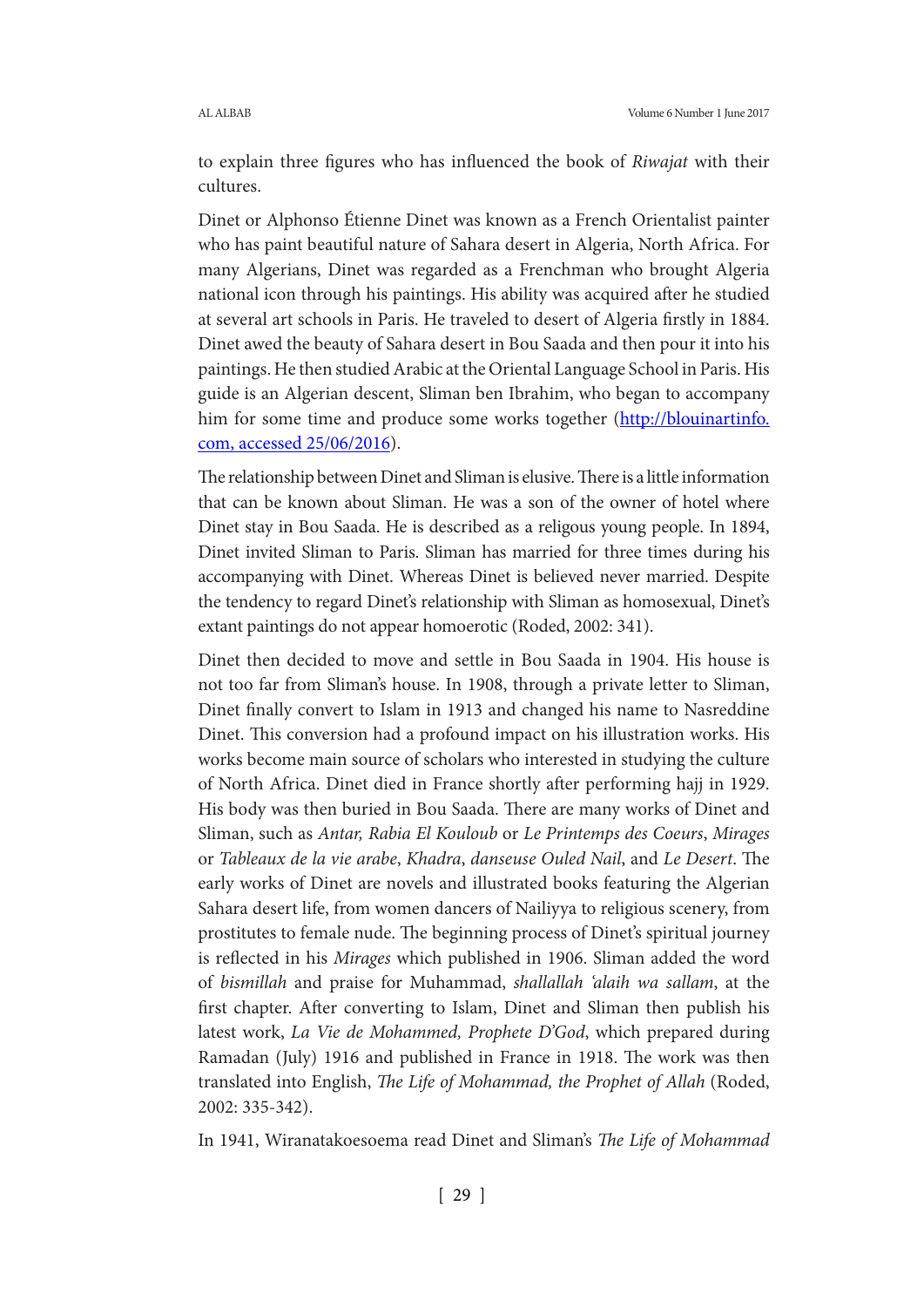shortly after his hajj to Mecca. He then translated it into Sundanese in the form metrical poetry, *Riwajat Kangdjeng Nabi Moehammad s.a.w.* His connection with Dinet and Sliman's book cannot be separated from the background of Wiranatakoesoema's life as a Muslim who was educated in European culture in Batavia. As an orphan, he entrusted to some Dutch officials, such as Adams family, Ch. Snouck Hurgronje and Hellwig. He studied at Dutch school in Batavia and learn many languages, such as Dutch, English, French and German (Rosidi, 2003: 702; Lubis, 1998: 100-285; *MooiBandoeng*, 1938: 5-6).

Wiranatakoesoema—commonly called as "Kangjeng Dalem Haji" especially after his hajj—is one of Sundanese aristocrats who grow up in a situation when Islam increasingly rooted and became the religion of *ménak* and Sundanese people. Many of them were devout Islamic worship and performing hajj. They also send their children to pesantren and wear Arab dress while celebrating the feast of Eid. Wiranatakoesoema performed hajj to Mecca in 1924 and wrote his memoirs of the hajj, *Mijn reis naar Mekka* (1925). Chambert-Loir (2013: 551) considers Wiranatakoesoema's hajj book as the first Malay story book on pilgrimage to Mecca. He bravely criticized the exploitation of pilgrims by local Arabs, of the threat of highwaymen and murderers as well as some bad people who unscrupulously sin againts the holy prescriptions (van Dijk, 1997: 79; Ricklefs, 2007: 219-20).

Wiranatakoesoema is one of Sundanese who was strongly attached to Islam. It can be seen in his struggle for an Islamic political ideals in postindependence era. This struggle is also fought by Kartosuwiryo, although eventually Wiranatakoesoema refused to join him (Formichi, 2012: 119). His commitment to Islam is also can be seen from his courage to express it in public sphere. He, for example, often sing Qura'nic verses in *kidung* form. He was known as a local official who usually opening his public speeches by singing a *kidung Fatihah*. Kanjeng Haji's articulation of Islam in the Sundanese language and by using traditional poetry (*tembang*) was impressive as well as rare. By singing the *kidung Fatihah,* which is considered *bid'a* in the eyes of many puritan Modernists, he sought to express Qur'anic meaning through a cultural form familiar to the Sundanese. Wiranatakoesoema is one of Sundanese who has efforted to understanding Islam in Sundanese taste (Bamualim, 2015: 29).

In his memoirs of the hajj, Wiranatakoesoema tells about his expertise to sing Qur'anic verses in front of a Dutch doctor whose accompanied him. The doctor has interested to his song until fall asleep. Wiranatakoesoema tells that experience as retold by Memed Sastrahadiprawira in Sundanese (Wiranatakoesoema, 1926: 14):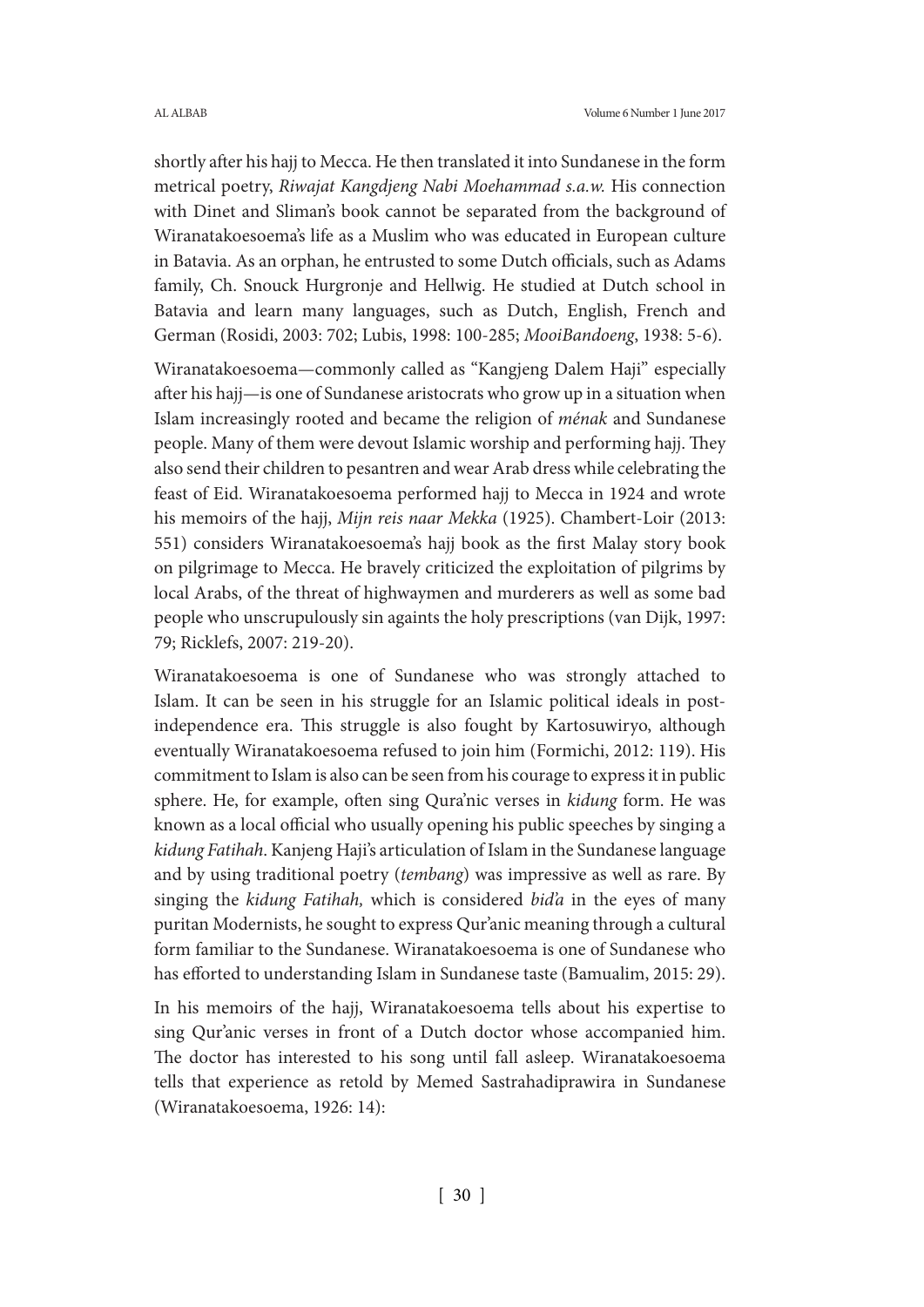*Kangjeng Dalem jeung Tuan doktor Palthe nyobat pisan, tara papisah, mindeng kulem sasarengan dina dék, lamun keur meneran kacida hareudangna, hiji mangsa waktu anjeunna sasarengan deui calik jeung tuan doktor, ningalikeun béntang nu rapang di langit bari ngobrolkeun kaayaan di nagara Ruslan, di Mekah, malah teterusan carios hal kaayaan di Hindia, Kangjeng Dalem sanggues tutup cacarios tuluy ngaos patihah, dilagukeun. Tuan doktor semu resepeun pisan, mani nawar, hayang dipangaoskeun sakali deui. Pok deui Kangjeng Dalem ngaos patihah, leuwih dingeunah-ngeunah batan mimiti, ari ningali ka Tuan doktor, bet... geus ngaguher kulem. Meureun asa dipépéndé, dikawihan ku patihah!*

(Both Kangjeng Dalem and Mr. Dr. Palthe are very friendly, working together, and often sleep on the deck of ship when they feel very swelter. At the moment of the rest time, Kangjeng Dalem sat with Mr. doctor to see the stars that dotted in the sky. They talk about the situation in Ruslan's country, in Mecca and then continued talk about the situation in the Dutch East Indies. Kangjeng Dalem then read and sing *sura Fatihah*. Mr. doctor very like it and even bid him that he wants to be sing again. Kangjeng Dalem then read and sing again *sura Fatihah* with more melliflous than before. Kangjeng Dalem then see Mr. doctor was already asleep. He seemed to be accompanied with the singing).

Wiranatakoesoema's career as a Regent of Bandung (1920-1931, 1935-1942) who was known religious and lover of Sundanese culture, allows him to show an Islamic identity which influenced by Sundanese culture. It is not only *kidung Fatihah*, but there are several religious books of Wiranatakoesoema which also written using metrical poetry forms, such as *Riwajat Kangdjeng Nabi Moehammad s.a.w.* and *Soerat Al-Baqarah*: *Tafsir Soendadamelan Al-Hadji R.A.A. Wiranatakoesoema* (1949). The latter is a translation of the Qur'an that attempts to grasp the meaning of source language through the language of metrical verse as its container (Rohmana, 2015: 439).

### **ON** *RIWAJAT KANGDJENG NABI MOEHAMMAD S.A.W.*

This work is a Sundanese biography of Muhammad which use many illustrations and some quotes of Qur'anic versein the form of Sundanese metrical poetry or *dangding*. The author is Wiranatakoesoema and assisted by M.J. Soedjaja and M. Kd. Prawira Atmadja. He mentioned that the book is an adaptation of E. Dinet and Sliman's*The Life of Mohammad* (Wiranatakoesoema, 1941: vii). Dinet and Sliman's*The Life of Mohammad*, as already explained, is originally a translation of their book in French, *La Vie de Mohammed* (1918a). This work was firstly published during World War I as a tribute to Muslims of North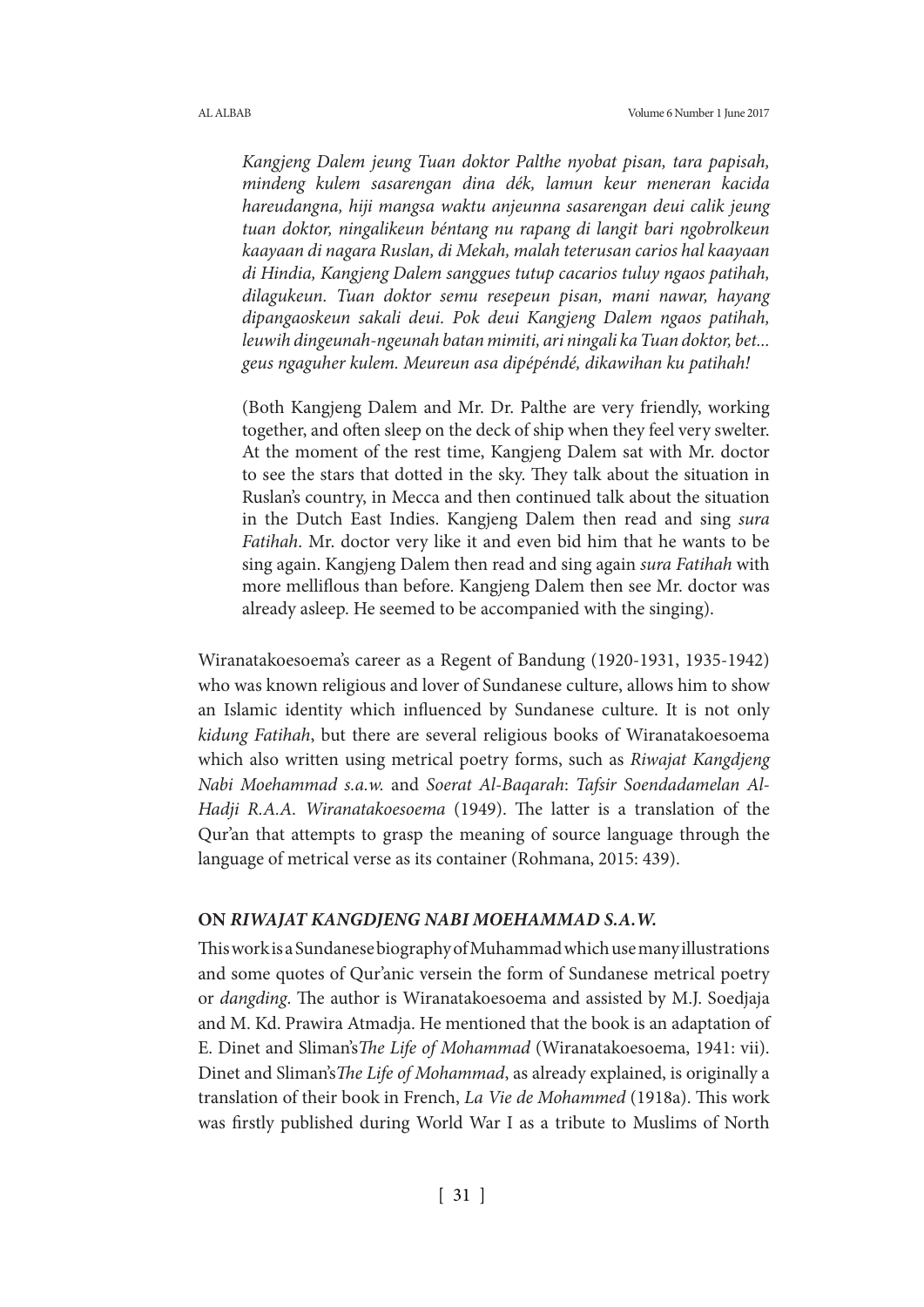Africa who died in defending the French during that war (Dinet and Sliman, 1918b: v). Both Dinet and Sliman or Wiranatakoesoema's book inserted twenty seven illustrations from Dinet's realist paintings.The illustrations generally describe the life of Muslims in Algeria, where Sliman lived.

USUS WANT NEW WIN 益 **Tox** ó iôt THE LIFE OF Het Leven Riwajat MOHAMMAD Muhammad THE PROPHET OF ALLAH **MOEHAMMAD** De Profeet van Allah s.a.w. E. DINET AND SLIMAN BEN IBRAHIM E. DINET en SLIMAN BIN IBRAHIM R. A. A. WIRANATA KOESOEMA -colfor  $$\tt ncon$$  R\_A\_A\_WIRANATA KOESOEMA  $\nabla\phi$ ILLUSTRATED BY ting njoetaman tina kimb-kimb E. Dinet - negam E. DINET vitor ORNAMENTAL PAGES BY MOHAMMAD RACIM **BARNA DIPAPAE** -colesseron  $\forall$ wegger  $\begin{minipage}{.4\linewidth} \begin{tabular}{c} \bf{DKALOEARREUN KOF} \\ \bf{ISLAM STUDIECLUB} \end{tabular} \end{minipage}$ PARIS ON ANY THEAM STETHERED HAND THE PARIS BOOK CLUB, 11, RUE DE CHATEAUDUN

Wiranatakoesoema admitted that he firstly translated Dinet and Sliman's *the Life of Mohammad* into Dutch, *Het Leven van Muhammad, De Profeet van Allah*. He then translated it into Sundanese, *Riwajat Kangdjeng Nabi Moehammad s.a.w.* He also make a little changed to Dinet and Sliman's English work. One of his changes is the numbering of Qur'anic verse in English which changed according to Dutch *Heilige Qur'an* (Cur'anfonds, Batavia-C. 1934). The translation work of Wiranatakoesoema in Dutch and Sundanese shows his language skills.

Wiranatakoesoema isnot just translate and adapt the book, but also enrich his sources with *Sīrah Ibn Hisham* and *Ibn Sa'ad* in Dutch. These are the works of classical *sīrah* which regarded as earliest sources that become main references of almost all biographies of Muhammad. However, Wiranatakoesoema might did not know that Dinet and Sliman's book is actually compiled from other sources, both classical and modern.

The polemical climate presumably be one reason for Dinet and Sliman to write *The Life of Mohammad,* primarily intended for European readers. Wiranatakoesoema reiterated the stance of both Dinet and Sliman as well as his predecessor, Thomas Carlyle, in face of what he called "the attack of enemy against Islam": *Nalungtik, nyukcruk galurna Nabi s.a.w. téh hiji kaperluan pikeun urang, sangkan ulah asa-asa, mangmang, upami tepung sareng satru, anu nyamplangkeun ageman Islam. Cawadan, pojokan atawa nyempad téh, lampah nu mubadir, sanés matak nambihan pangarti, nu puguh mah, éstu natamabuh*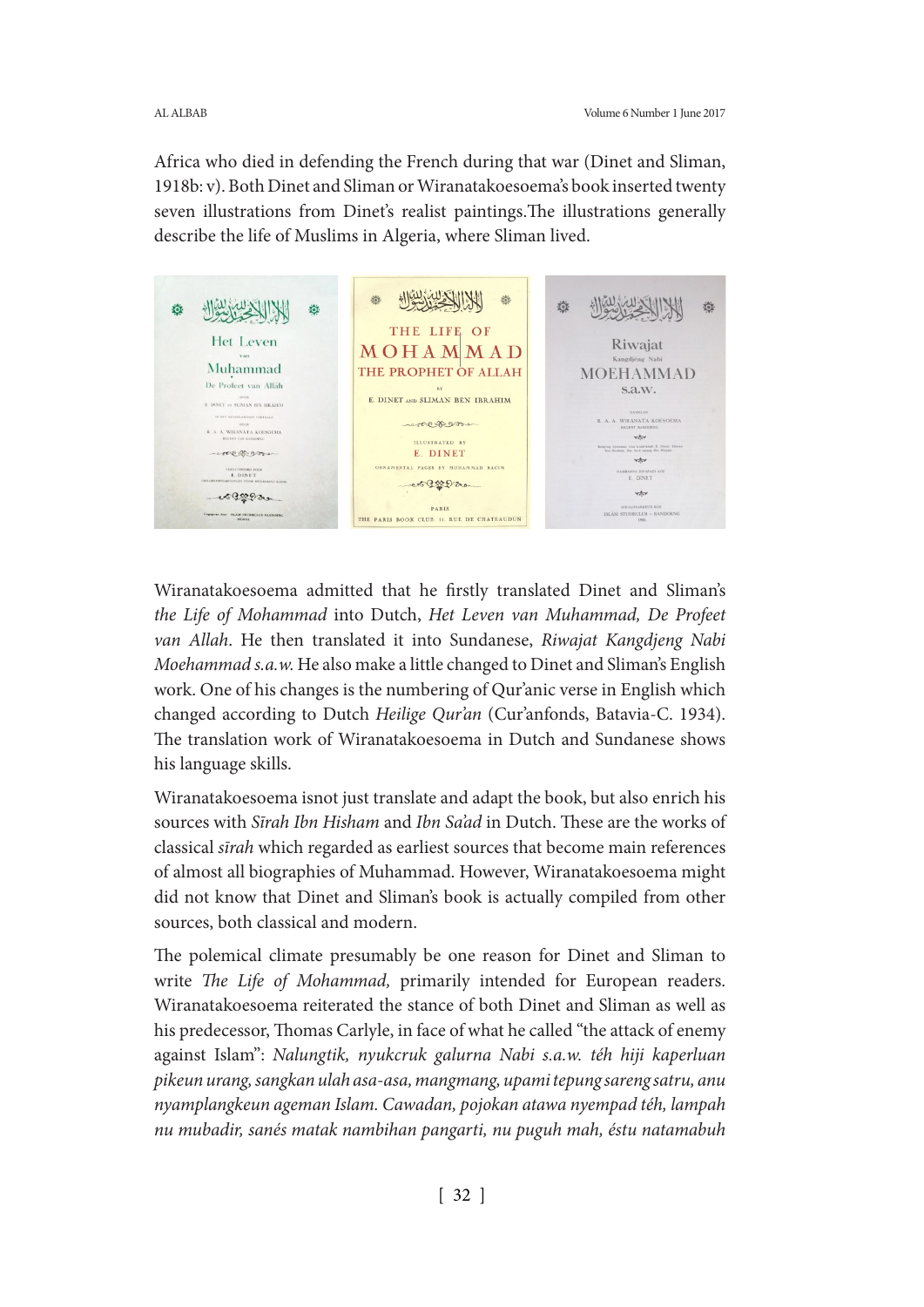*waktu!* (Wiranatakoesoema, 1941: ix). It is a phrase that indicates support argument for apologetic reason related the figure of Muhammad. This is may be part of an effort Wiranatakoesoema to also deal with Sundanese reader especially *ménak* whose tend to be skeptical about Islam and Muhammad as well as spreaded by European Orientalists and followers of Kebatinan in Java (Bamualim, 2015: 82; Mulder, 1970: 108).

If we look at the substance of story, Wiranatakoesoema's *Riwajat*, as well as Dinet and Sliman, used traditionalist approach that merge *sīrah* tradition in late medieval and modern period. *Sīrah* in the late middle period did not just point out about itself, but also filtered it through another explanation. This approach is drawn into the context of modern *sīrah* which colored by an apologetic argument in defense of Muhammad from attack of Western Orientalists (Khalidi, 2009: 208, 286).

However, there is one thing that distinguishes the work of Dinet and Sliman with Wiranatakoesoema's *Riwajat*. He partly uses metrical poetry form as an effort to narrate the biography of Muhammad which support by his colleague, M. Kd. Prawira Atmadja. Although the book did not completely use metrical forms, but the diction of Sundanese language seems very influenced by old Sundanese literary tradition especially *pantun Sunda*. It is generally uses short sentences that composed in eight syllables (*octosylabic*) (Weintraub, 1995: 175-211). *Riwajat* is the book of 277 pages that reagrded as a local creativity in composing the story of Muhammad through Sundanese metrical poetry or *dangding* as well as Sundanese traditional song lyrics. The language of *dangding*  is used to add the comprehension deeply which connect with the Sundanese heart (*malar nambahan sari, ngadamel tatali nu ngait kana sanubari*) (Wiranatakoesoema, 1941: viii). It is interesting that Wiranatakoesoema's *Riwajat* then followed by other Sundanese author to write similar book of Sundanese *sīrah* in the form of *dangding* (Sallam, n.d.).

The use of metrical form as a medium to narrate such story cannot be separated from the influence of *wawacan* in Sundanese literature, both fiction and non-fiction (Rusyana & Raksanagara, 1980: 95). *Wawacan,* like *macapat* in Javanese culture, usually can be sung. It can usually be accompanied by musical instruments such as flute and *kecapi*. *Wawacan, dangding* or *guguritan* and its song of *tembang* then spread among Sundanese *ménak* since the seventeenth century. They gain Javanese influence after coming to Mataram and learn various Javanese cultures (van Zanten, 1984: 289-90; 1987: 66). *Wawacan*  already used to adapt and translate many stories, legends, and historical works in Malay and Javanese. It has contributed to enrich the Islamic tradition in Indonesia archipelago (Rosidi, 2010: 31). There are so many stories of Islam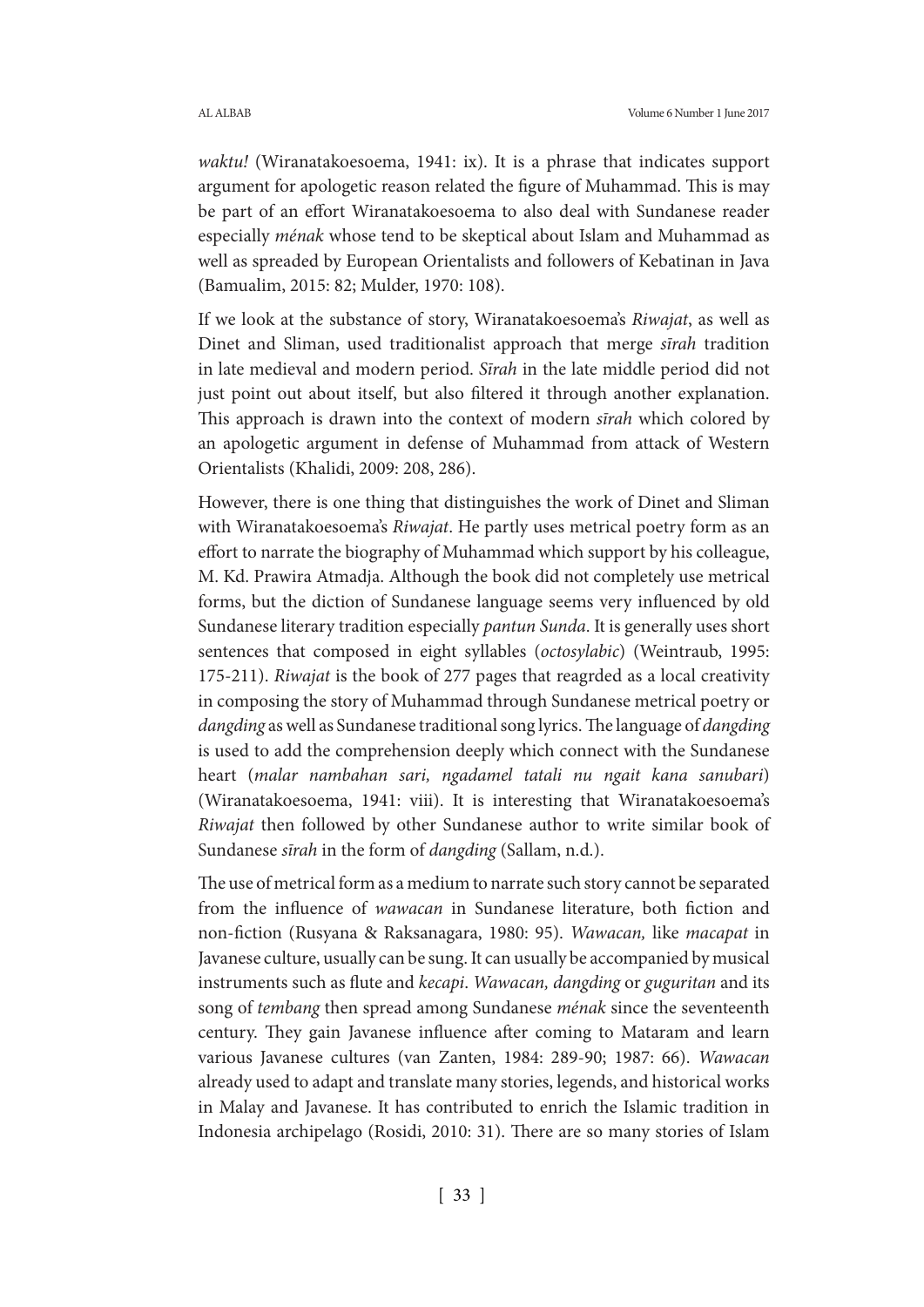have been written using *wawacan* form, such as *Wawacan Amir Hamzah, Wawacan Sema'un, Wawacan Nabi Paras*, and others (Rosidi, 2011: 14).

Wiranatakoesoema realized that the life of Muhammad can be a good model for Sundanese Muslim correspondence tohis times (*surup kana usumna, ninggang kana mangsana*). It, therefore, becomes duty of all Muslims to explore the biography of Muhammad in order to know him in accordance with their speechs (*djadi kawadjiban sadajana Moeslim, mapaj raratan, njoektjroek galoerna Rasoeloellah s.a.w. sangkan woewoeh koekoeh, noe disaksian koe lisanna tea*) (Wiranatakoesoema, 1941: v-vi)*.* The greatness of Muhammad is proper to have been narrated using metical poetry form like *dangding*  which arranged in a variety of metrum (*pupuh*) as a glorious literary work. The Sundanese oral tradition in the form of adaptation of literary works into *pupuh* has became reason why the biography of Muhammad has also been written with such metrical poetry.

Therefore, *Riwajat* shows the other side of interchange between West and East culture on the biography of Muhammad which drawn into Sundanese literature. It is not only an apologetic work of traditionalist scholar, but also a Sundanese book which draws the personification of Muhammad into a sublime language in West Java. Wiranatakoesoema attempts to emphasize harmonization of *rasa* (inner feeling), stories and literary language, as if in spite of the polemic climate in Europe and Java. It is an important work that expresses how the biography of Muhammad was narrated in poetic language as well as a lyrics of song which regard as a part of depth of Sundanese inner feeling. Wiranatakoesoema tried to open the way of Muhammad in order to get the deepness feeling of Sundanese people (Setiawan, 2006: 23).

## **CULTURAL INTERCHANGE BETWEEN FRANCE, ALGERIA AND SUNDA**

As an adaptation book, Wiranatakoesoema's *Riwajat,* cannot be separated from the influences of Dinet and Sliman's *the Life of Mohammad*. Dinet's illustration of Algerian Muslim life in the late nineteenth century which was inserted in *Riwajat* shows the influence of Dinet and Sliman. In their both early works in French and English, *La Vie de Mohammed* and *The Life of Mohammad*, the illustrations of Dinet's painting are inserted into their book based on the perception of Europeans against Algerian Muslim culture. However, Dinet's illustrations in Wiranatakoesoema's *Riwajat* has more complex meaning of cultural interchange. There are various cultural connections between French painting illustrations on Algerian Muslim life and Sundanese narration in the form of *dangding*.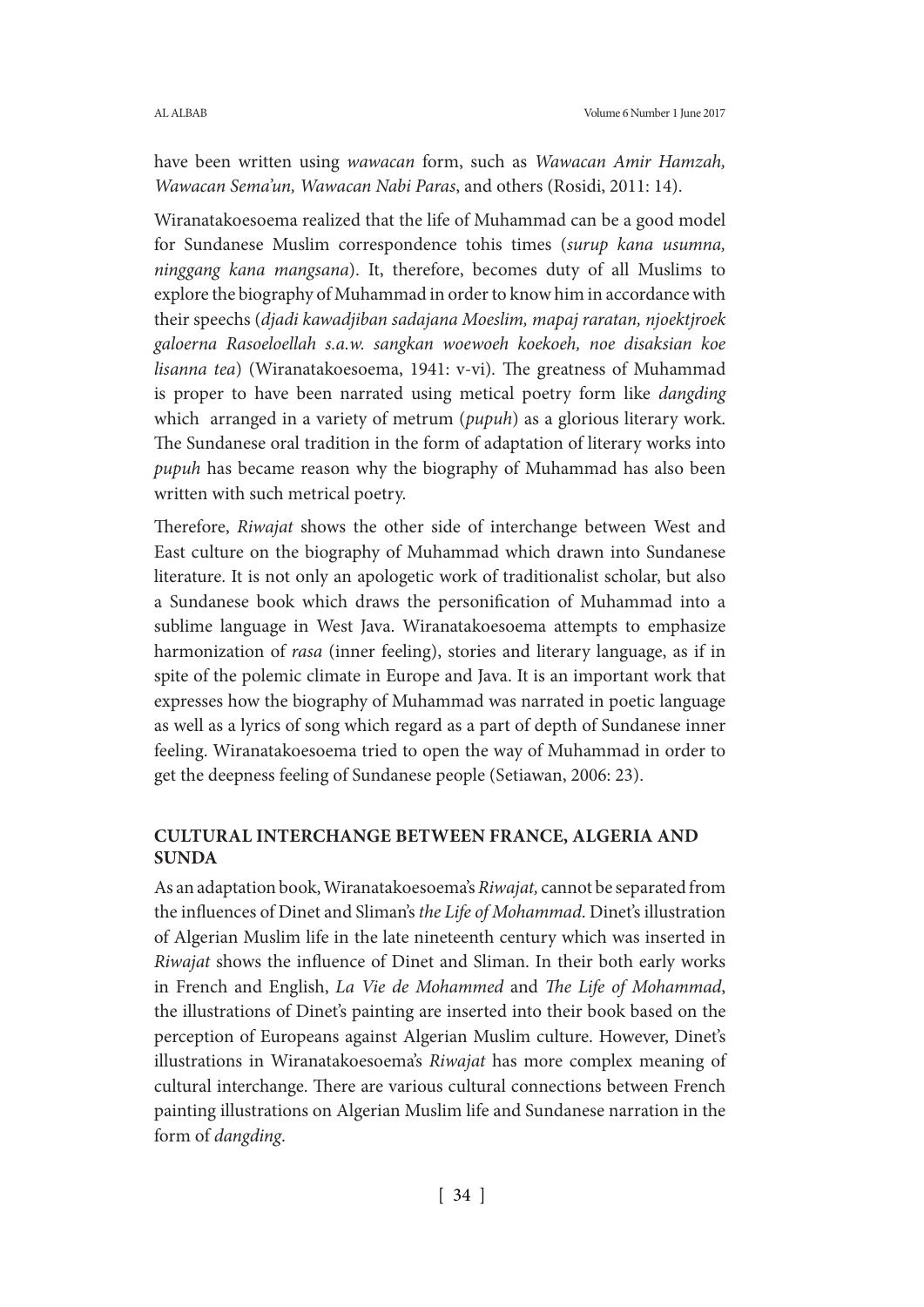Dinet's realist painting has became an important source of inspiration that brings realism and empathy to an area which usually tend to be quiet. This is an innovation of art which influence over early style painting of French Orientalist in the twentieth century. Dinet's painting can be interpreted as a cultural interchange of French Orientalist tradition when looking at the life of Algerian Muslim which then narrated by Wiranatakoesoema into Sundanese literary form. Following painting reflects an impression on complexity of the cultural interchange of France and Algeria:



The illustrations is described by the information that "*Para Moe'min naringali roe'jat dina sasih Romadon"* (The believers was doing *ru'yat* or to see a new moon during Ramadan) (Wiranatakoesoema, 1941: 92). The Illustrations is the work of Dinet when he records the daily lives of Muslims in Sahara desert in Bou Saada, Algeria. This is place where Sliman lived. Dinet recorded the daily life of Muslims in welcoming Ramadan. It is usually called as *ru'yat* which mean to see a new moon in the sky.

Dinet's paintings generally tend to realist style with an emphasis on exotic romanticism as the tradition of oriental painting in France at the time. He did not want to create a transformation style of painting through the picture of other oriental regions. He want to capture the life as it is through the soul of its subjects. He attempts to capture the variety of African people face in Algeria. Although there are many painters criticized his traditional style, Dinet give a new perspective to the Orientalist painting which is not just focused on the exotic value. His painting, therefore, can be regarded as an ethnographic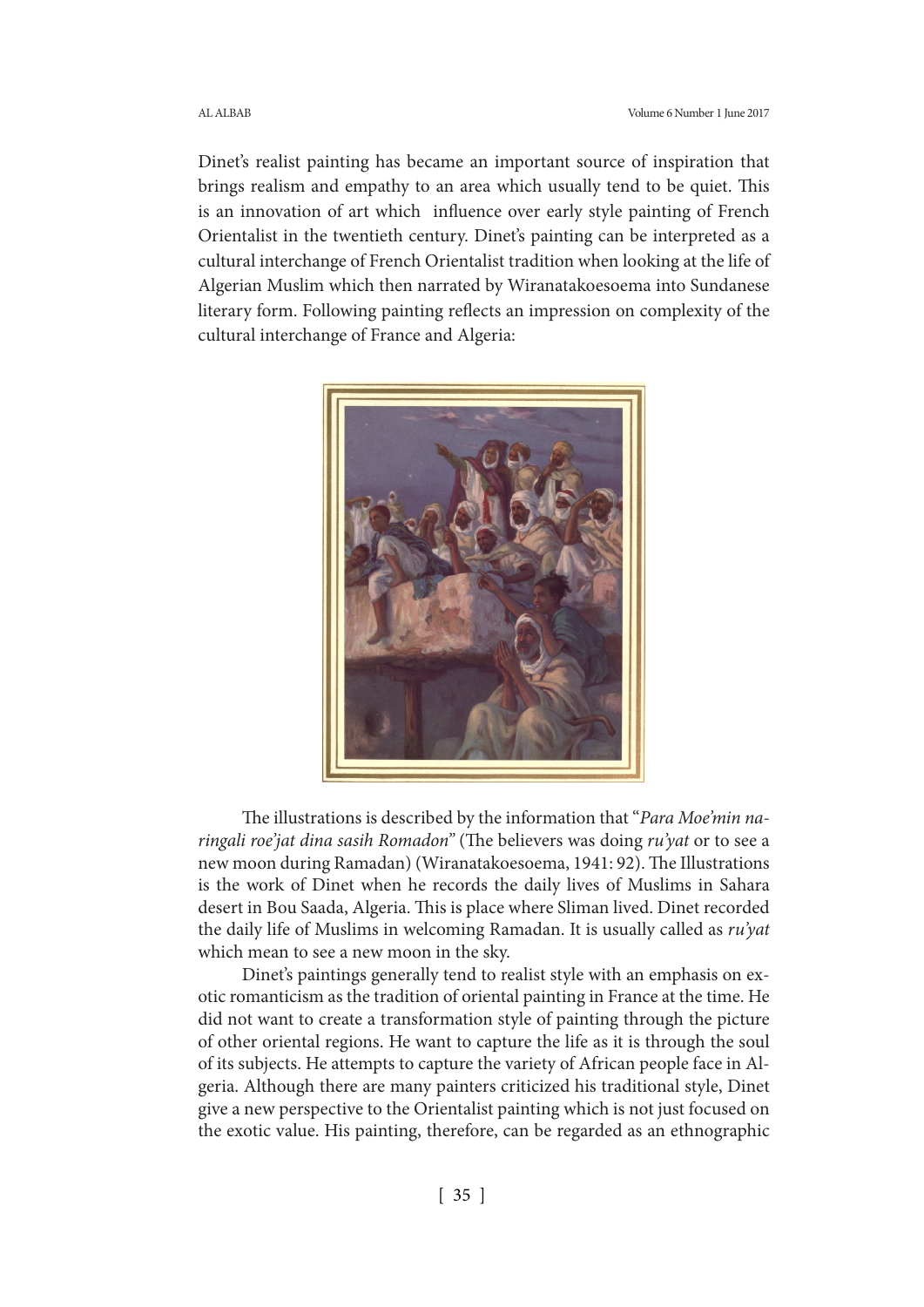character and try to imitate the real life. The uniqueness of Dinet's painting has formed the subjects into a constant genre.

It is interesting that both Dinet and Sliman's *the Life of Mohammad* and Wiranatakoesoema's *Riwajat*, has inserted the illustrations of Dinet's painting to reinforce reader's imagination toward the biography of Muhammad. He pulled the illustrations into the story of Muslims migration from Mecca (*hijra*) and were greeted by another Muslims in Yathrib (Medina). This event usually perceived with an Arabic popular song, such as *thala' al-badru 'alaina* (the full moon already appeared to us). The background of the illustration which shows a *ru'yat* activity in Algeria actually is no longer important for Sundanese readers, more than the imagination when companions of Muhammad await and welcome their Prophet gloriously. Wiranatakoesoema even added the dramatization of *hijra* by quoting the Arabic song, *thala' al-badru 'alaina*  which is translated into *dangding* form of *Kinanti*. This is an interesting story of how Wiranatakoesoema drew the story and Arabic song in seventh century into his imaginaton as a Sundanese who lived in the beginning of twentieth century and sing a traditional song in the form of *dangding* and *kidung* (Wiranatakoesoema, 1941: 96).

*Dina latar soehoenan, noe katelah zawijatoe'l chidr, reuteum awewe, kolot boedak anoe biasana mah, arang langka tembong ka loear. Tempatna dihalangan koe lalangse, djeung perhiasan noe aralus. Loehoereunana istri-istri noe keur meudjeuhna roemadja poetri, papakean paginding-ginding, lir manoek mojan keur meberkeun djangdjang. Maranehna bareng ngawih, sorana angin-anginan, ngahormat anoe keur ngalangkoeng.*

(There are women, parents and children who rarely went out of their house on top of the roof was called *zawiyyatul khidr*. It is a barrier and fine jewelry in this place. There is a girl who wore nice clothes on that place like sunbathing birds to unfold its wings. They sing together, their voices carried by the wind, it is a song of praise toward Muhammad who just came and away).

| Sinom                                  | Translation:                         |
|----------------------------------------|--------------------------------------|
| "Boelan poernama goemebyar,            | The full moon has shone,             |
| Tjahjana saboedeur boemi,              | Its light shine earth,               |
| Ngoengkoelan loehoereun oerang,        | spread above us,                     |
| Njerelek madjoe ka langit,             | go forward into the sky,             |
| Bentang anoe ting karetip,             | twinkle of stars,                    |
| Katingalna pada soedjoed,              | seemed to bow,                       |
| Ngahormat boelan noe mabra,            | gave the salute to the shining moon, |
| Perlambang ratoening peuting,          | symbol of the ruler of night,        |
| Anoe djolna lebah Thanijjatoe'l Wada'. | who come from tsaniyatul wada'       |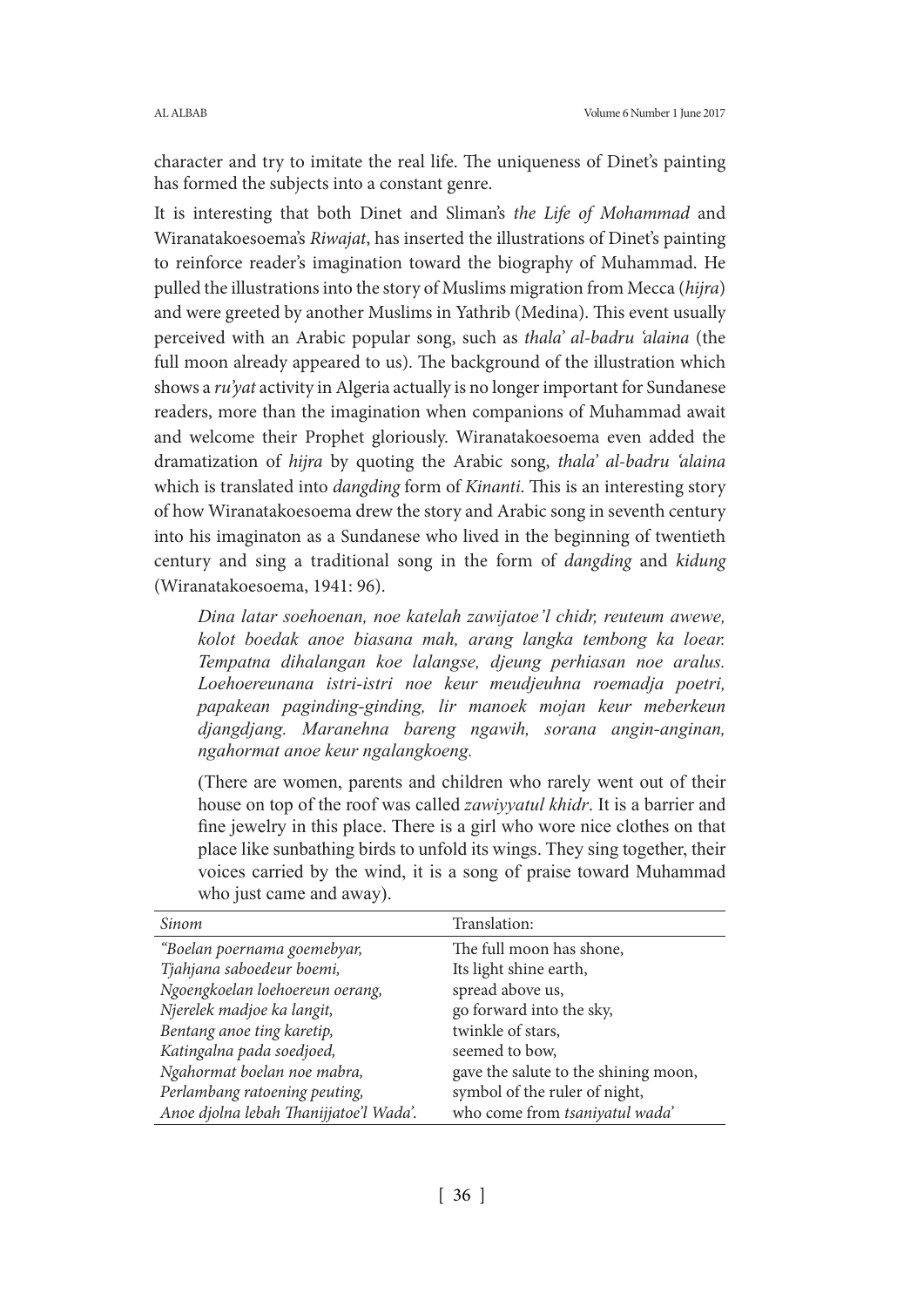| Most of them already accepted,          |
|-----------------------------------------|
| express their happy,                    |
| thanks to God,                          |
| Gusti Allah the Most Compassionate,     |
| may would accepted,                     |
| our apologize,                          |
| O my Lord, the Messenger of Allah,      |
| The Messenger of the Most Holy,         |
| May Thou wish for protect all of us.    |
|                                         |
| Any tasks which was taken,              |
| for my duty,                            |
| are accepted by all of us,              |
| performed all of religious obligations, |
| performed every day,                    |
| be obedient to His teachings,           |
| would not disobey His sayings,          |
| performed by heart,                     |
| everyone believe to my Lord.            |
|                                         |

The purpose of maintaining Dinet's illustrations in his *Riwajat*, according to Wiranatakoesoema, in addition to serve its beauty to the reader, it is also to add his description, describe core message, and evokes in love with Muhammad. The painting illustrations is believed can strengthen the description about the life of Muhammad as well as attract the core messages to be delivered into the picture. It is what Dinet and Sliman called that "we hope to have succeeded in evoking a few lights and shadows" (Dinet and Sliman, 1918b: ix).

However, it is interesting that Dinet and Sliman's *The Life of Mohammad*  was considered as the attractive work, neo-traditionalist and beautiful with a depiction of dramatic depiction about the life of Muhammad and his followers. While Wiranakoesoemah's *Riwajat* has added the attractiveness of the book which is not only beautiful, but also made an impression when sung like a Sundanese *tembang*. It is a form of local creativity in adapting the complexity of *sīrah* which used Arab sources, then written and circulated in European languages with Muslim Algeria illustrations, and finally is adapted into Sundanese metrical poetry.

Wiranatakoesoema's *Riwajat* is not a complete biography of Muhammad. It just tells the important events of *sīrah*. It shows his modesty that is not tell the complex matter, but still related to previous book of *sīrah* which using visual images and textual explanation. Dinet, Sliman and Wiranatakoesoema also teach that the true Islamic principles which is believed by Muslims, either in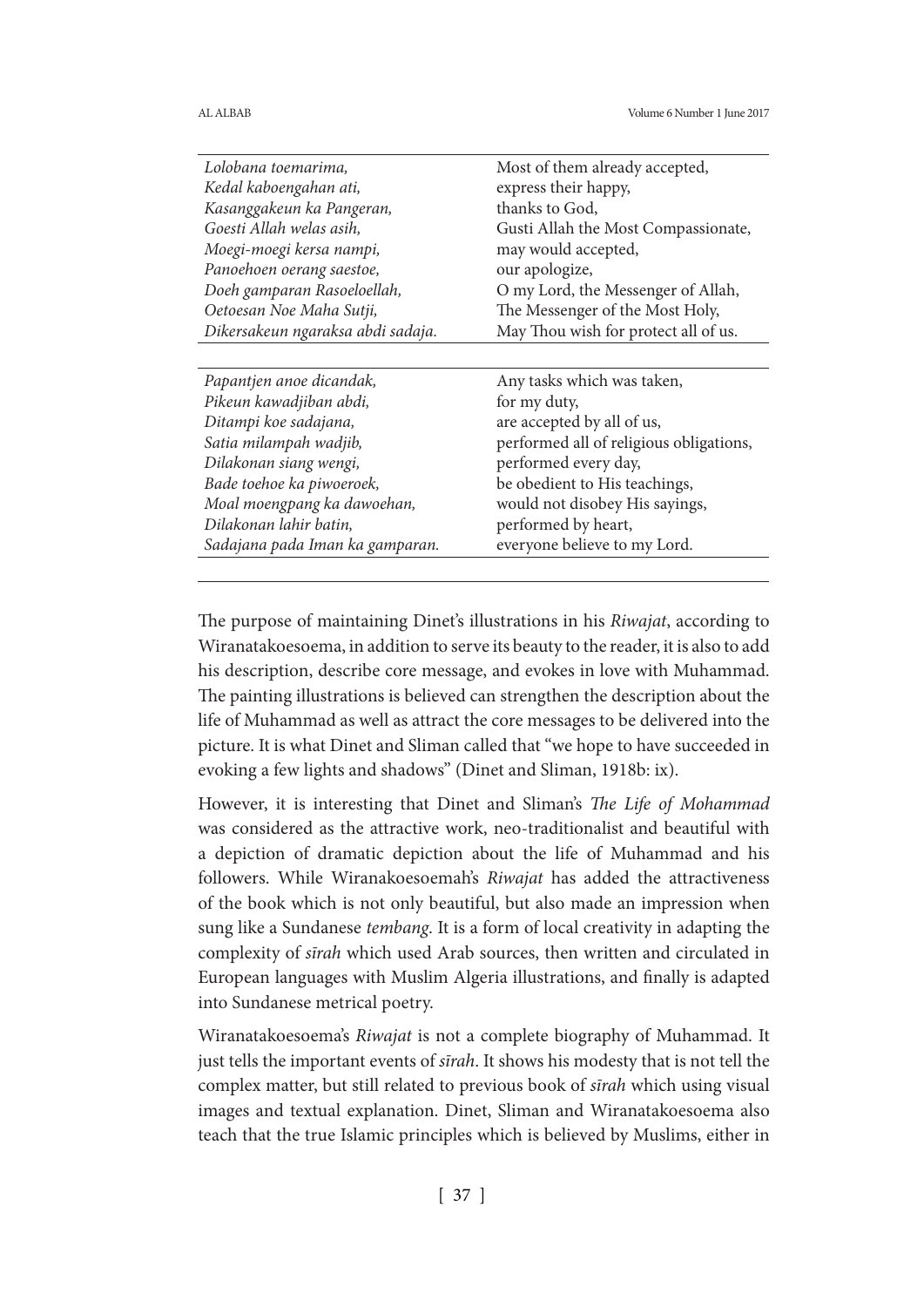Europe, Africa or Asia, do not against image of human but forbid depictions of Muhammad visually. The figure of Muhammad in any form of image will never be accurate and disturbing for Muslims. Various reactions, therefore, will emerge among Muslims anywhere in the world which related to a visual representation of Muhammad in the form of paintings and caricatures. The case of a brutal attack tothe newspaper office of Charlie Hebdo in France recently, for example, at least cannot separated from thecase of Muhammad's caricatures.

Furthermore, there is some difficults to distinguish when Dinet and Sliman took turns writing their books in terms of the description. It is different with the illustrations which completely created by Dinet (Roded, 2002: 327-35). While the *Riwajat*, we believe that Wiranatakoesoema has important role in composing the biography of Muhammad in the form of metrical poetry which assisted by M.Kd. Prawira Atmadja. However, Dinet's illustrations also cannot be ignored in the *Riwajat.* The illustrations display an Orientalist visual language for Sliman and Wiranatakoesoema which expressed by Dinet. Although the story of both *the Life of Mohammad* and *Riwajat* were originally derived from the Arabic sources which read by Sliman to Dinet and then composed by Wiranatakoesoema into metrical poetry form.

The writing of Muhammad's biography that filled with illustrations actually is not new phenomenon. Schimmel noted that there is an interesting story in Turkish, Darir's *Sirat-i Nabi* or *Siyar al-Nabi,* uses many miniatures illustrations which prepared by the Sultan of Ottoman, Murad III. *Sirat-I Nabi* was written in 1388 and punctuated by Turkish and Arabic poetry (Schimmel, 1991: 22). In the context of the biography of Muhammad as Wiranatakoesoema's *Riwajat*, there isa Turkish poet, Necip Fazil Kisakurek, who also composed sixty three poems of Muhammad's life, *Es-Selam,* which written in prison in 1972. It shows that for the man of letters, the expression of love to their Prophet can be composed in the form of prose and poetry. It is not only praises on personal greatness like Muhammad, but also expressed by narrating hisbiography story.

### *RIWAJAT* **AND SUNDANESE CULTURE**

It is interesting that Wiranatakoesoema's *Riwajat* expressed the influence of Sundanese cultural aspect within the biography of Muhammad. This cannot be found in Dinet and Sliman's *the Life of Mohammad* which addressed to European readers. It can draw the biography of Muhammad seemed to be closed to daily life of Sundanese in Priangan. According to Gadamer's theory of hermeneutics, the author's understanding as a user of language is influenced by his fusion horizon of the hermeneutics situation, such as tradition, culture and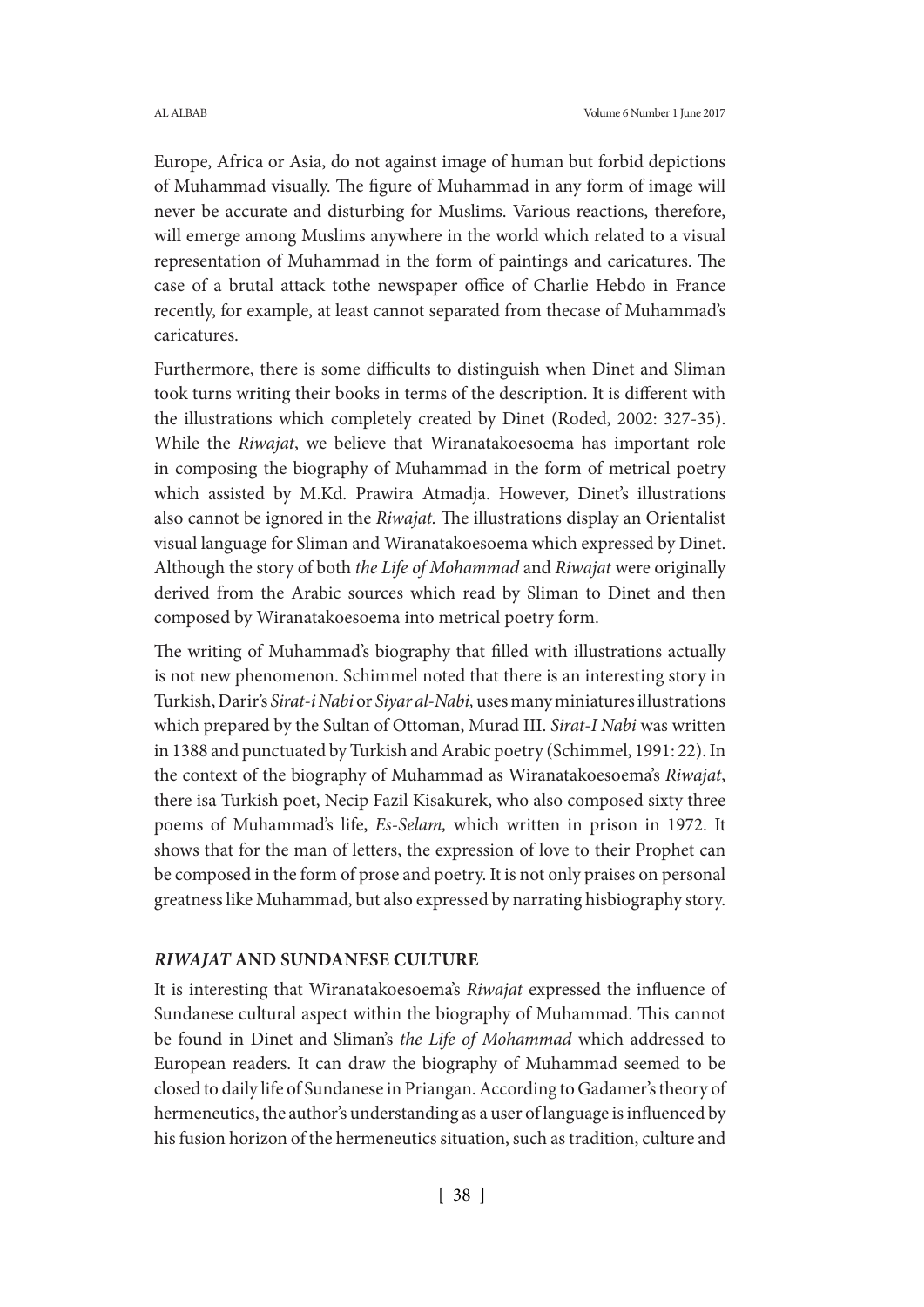life experience (Gadamer, 2004: 364). Therefore, *Riwajat* cannot be separated from the influence of Sundanese culture and literature. It can be seen in the use of language levels, metrical poetry form, description of Sundanese nature and sufi terms in defining the prophethood of Muhammad.

### 1. Sundanese speech levels

Language as the main feature of ethnicity represents the culture. It expressed, formed and symbolized the reality of culture (Moriyama, 2005: 13; Rahyono, 2009: 77). Language became a symbol articulation of Sundanese values and way of life (Warnaen et.al., 1987). Therefore, when it is used to narrate the biography of Muhammad, Sundanese language will formed Sundanese cultural imagination in all plot of the story. We can say that the story of Muhammad then to be presented in an atmosphere of Sundanese daily life. It is something different when using the structure of European languages, such as French or English, as can be read in the work of Dinet and Sliman.

There are multiple aspects of structure of Sundanese language in *Riwajat.* It reinforce Sundanese cultural values, such as speech levels form or *undak usuk basa* (between smooth and wild talk), proverbs, phrases and special sentences (*kecap-kecapan*), terms, affirmation words and others. Wiranatakoesoema, for example, attempts to draw the situation of Muhammad's life into narration of Sundanese. He used the word of Siti Khadijah, *garwa* (wife), *teh*, *atuh*, *rama* (father), and a few other of affirmation words in structure of Sundanese language in order to be more Sundaneseness (*nyunda*). It is interesting that if we read another Sundanese story of prophet, we can also find some Sundanese peculiarities words of prophet names, such as *Enuh* for Nuh, *Elut* for Lut and others (Rusyana, 2008: 10). The author has placed him self appropriate for his inner sense as a story flavor of Sundanese. It is different from Dinet and Sliman's *the Life of Mohammad* which written in the background of European language and culture. We can compare it in the following sentence that Wiranatakoesoema and also Dinet and Sliman has described a situation shortly after Muhammad received his first revelation and then met Khadijah and her family:

*Sasumping-sumping ka bumi, Nabi s.a.w. ngabujeng garwana Siti Khadijah, bluk nyuuh kana lahunanana, salirana ngeleper saperti nu keur muriang nirisan, "Geuwat simbutan! Geuwat simbutan!" Réncangréncangna rabul maruru, ngalingkung anjeunna bari nyimbutan, dugi ka lelerna. Siti Khadija kagét, pok tumaros: "Ku naon rama Qasim téh, atuh? Abdi teh ngajurungan sababara urang, sina mapagkeun, tapi*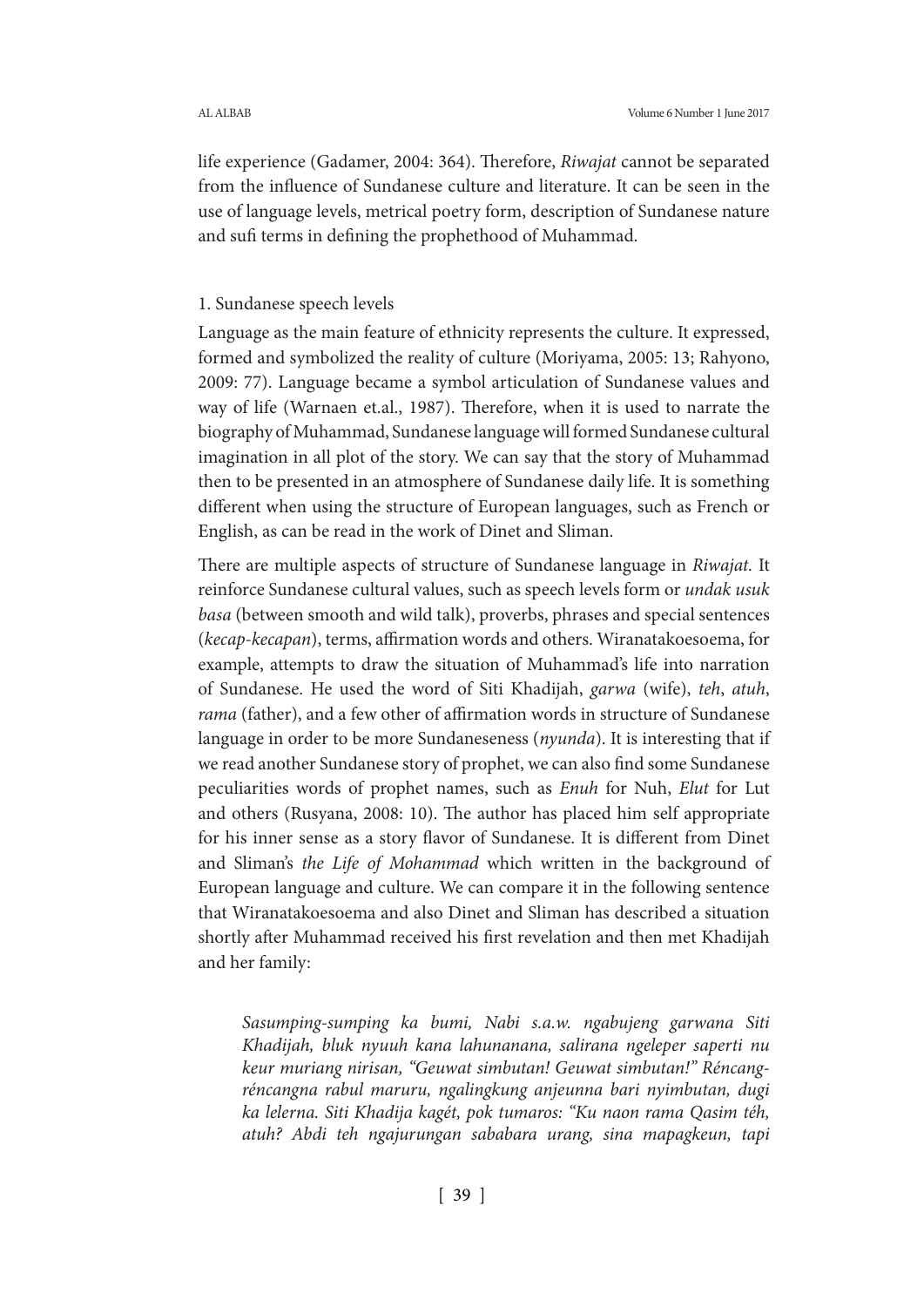*maranéhna warangsul deui, teu tepang sareng gamparan; ditéang ka Hira teu aya; dipilari ka mana-mana luareun kota, teu mendak béja-béja acan*  (Wiranatakoesoema, 1941: 28)*.*

When the Prophet crossed the threshold of his house, he rushed to Khadijah, hiding his face in her lap and trembling as if in a fit of ague, as he cried : "Cover me up, Cover me up." His servants flocked busily round him, keeping him enwrapped until his emotion had subsided. Khadijah, much upset, questioned him. "O Father of Qasim, where wert thou? By Allah, what befell thee ? I sent some of my servants to meet thee, but they came back without having met thee, either at Hira, or on the outskirts of the city (Dinet & Sliman, 1918b: 25).

If we compare two of the sentences in the context of the speech levels, Wiranatakoesoema uses the sentences of respectful and smooth (*lemes*) toward Muhammad. He did not use the wild talk levels (*loma*). He, for instance, uses the word *sumping* (to come), *bujeng* (to go), *salirana* (his body), *rencang* (friend), *gamparan* (thou), and others. The speech levels of smooth usually spread among Sundanese *ménak* (Rosidi, 1987: 19-24); Anderson, n.d.: 107). This speech levels originally came from the tradition of Javanese Mataram which was settled by the Dutch ethical policy for the indigenous people of Sunda (Gunardi & Wijaya, 1997: 55-59).

In addition to speech levels, if we read the narration of Wiranatakoesoema's *Riwajat,* there are also something feels like being present in an atmosphere of Sundanese daily life in Priangan. Wiranatakoesoema presumably ignored the source language of English book in Dinet and Sliman's *the Life of Mohammad*. He freely translated the book into Sundanese language structures which very familiar in his daily life. He, for example, uses the word of "Siti" (Arabic: *sayyidati*, her majesty) for Khadijah which means a Sundanese predicate reverence especially for Muhammad's wives which also used by other ethnic groups in Indonesia. Wiranatakoesoema also use the phrase "*Kunaon rama Qasim teh, atuh?*"(O Father of Qasim, where wert thou?). It is used to show the importance of putting the situation on a daily dialogue of Sundanese people who cannot be separated from affirmation words (*teh*, *atuh*, *mah*, etc.). Wiranatakoesoema also did not use the word of "Abu Qasim," but "*rama Qasim*" (the father of Qasim). It shows his strong awareness of the context of Sundanese situation. The awareness of the context of the Sundanese culture then make Wiranatakoesoema to uses a number of terms which commonly used in social structure of Sundanese people, such as *santana* and *ménak*  (Sundanese noble). He, for instance, called the first fifteen companions of Muhammad who converted to Islam are come from the *santana* of Quraysh.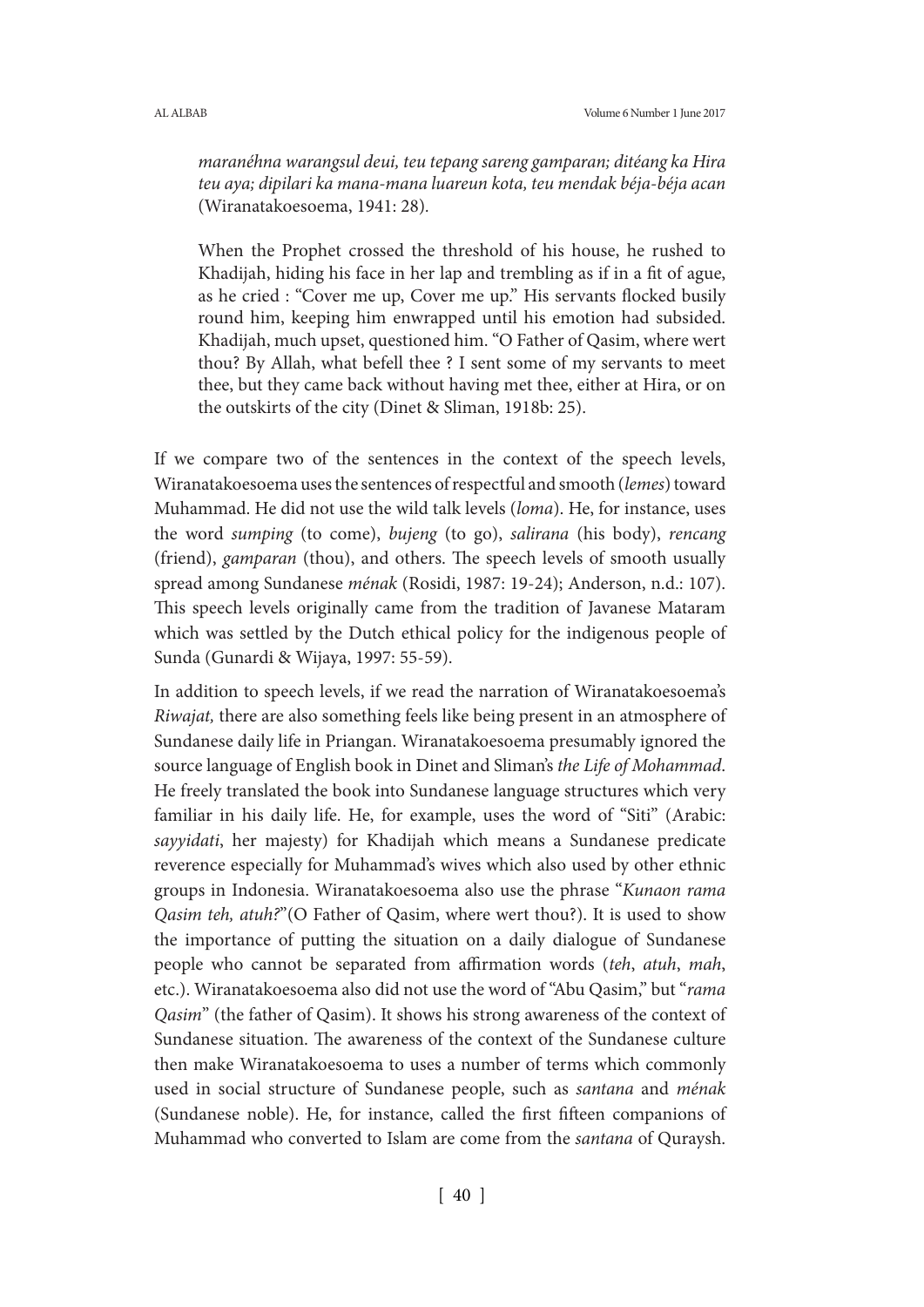He also called an event when Muhammad chose to serve the *ménak* of Quraish than his friend who was blind (Wiranatakoesoema, 1941: 40, 50). Both words of *santana* and *ménak* mean the Sundanese noble who has a priviledge and elite position in social structure of Sundanese people in the Dutch colonial period in Priangan.

# 2. Dangding as biographical narrative and translation of the Qur'an

*Dangding* is a kind of Sundanese metrical poetry which composed in various metrum rules (*pupuh*) (Danasasmita, 2001: 171-172). It is a strict rule which include the rules sum of cantos, sum of syllable, end of every cantos, the cantos character, *pedotan* and the unification of cantos. There are four of seventeen types of metrums which commonly used in Sundanese tradisional song, namely *Kinanti, Sinom, Asmarandana*, and *Dangdanggula* (Salmun, 1958: 50- 55). These metrums usually performed with Sundanese traditional song in accompaniment of musical instruments such as *kecapi* and flute (van Zanten, 1987: 66).

Wiranatakoesoema's *Riwajat* partly interspersed the biography of Muhammad with metrical poetry. It is a story of greatness life of Muhammad in poetry language. Wiranatakoesoema chose a particular narrative that according to his assessment is eligible for metrical poetry form. Following poetry is part the story of *Isra' Mi'raj* which took place shortly after "years of sadness."This was marked by the death of Muhammad's wife, Khadija, and his uncle, Abu Talib. This is a popular theme which is paya lot of attention of other Sundanese writers (Moestapa, 1927). Wiranatakoesoema (1941: 74) tells us the story using the metrum of *Sinom*:

| Sinom                                 | Translation:                     |
|---------------------------------------|----------------------------------|
| Ari sategesna Isra',                  | Actually the Isra,               |
| angkat dina djero peuting,            | is departing at night,           |
| djeung deui hartina Mi'radj,          | and the meaning of Mi'raj,       |
| titihan taradje gaib,                 | is ascending the unseen stairs,  |
| anoe didampal koe Nabi,               | which ascended by the Prophet,   |
| nalika angkat ka loehoer,             | when go up to the sky,           |
| ngambah langit toedjoeh pangkat,      | go up to seven levels of heaven, |
| ngadeuheus ka Maha Soetji,            | facing the Most Holy,            |
| reh andjeunna diselir koe noe Kawasa. | because he was chosen by the     |
|                                       | Almighty.                        |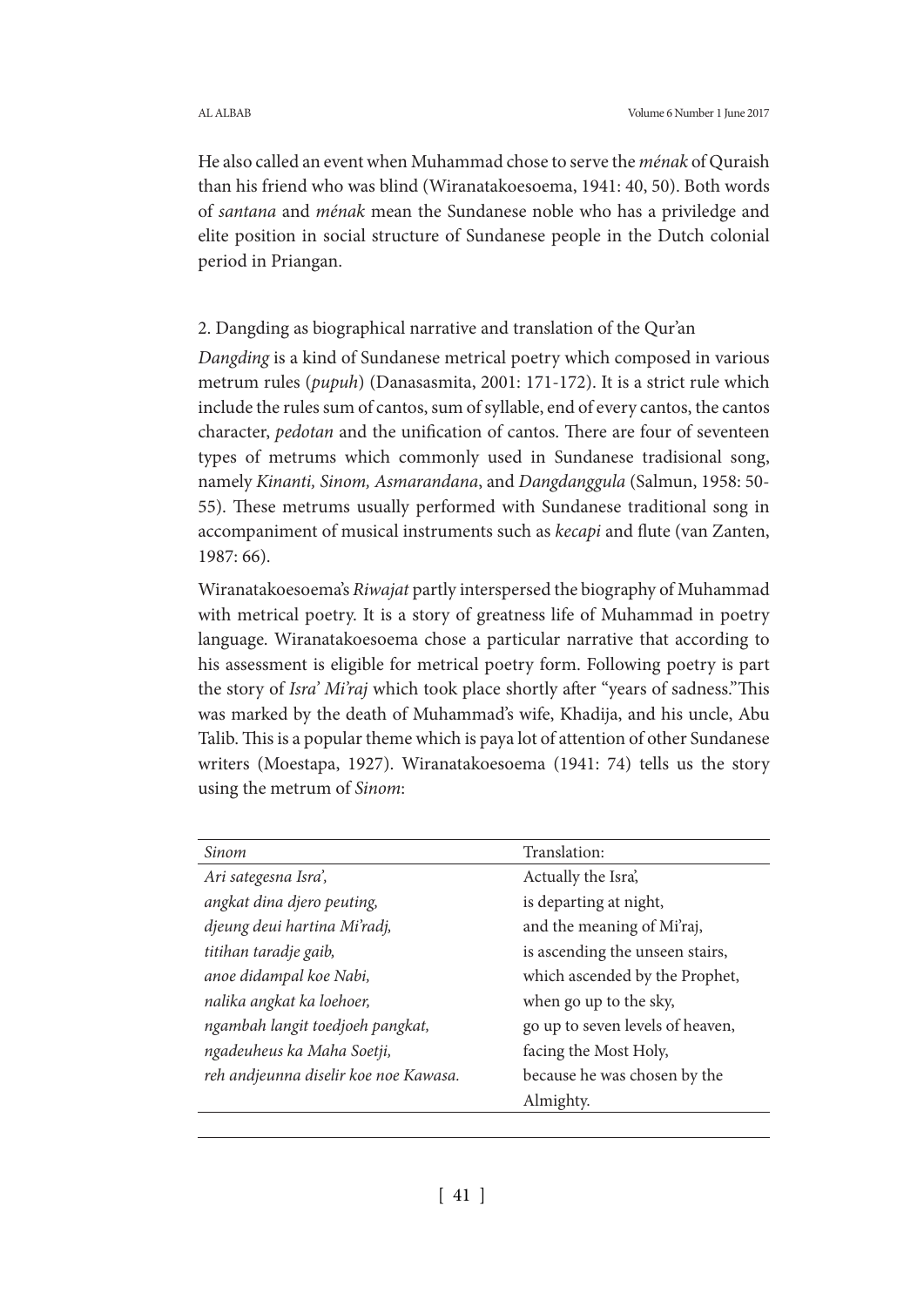| "Maha Soetji Hak ta'ala,             | The Most Holy of Allah Ta'ala, |
|--------------------------------------|--------------------------------|
| noe ditibankeun ka Nabi,             | which bestowed on the Prophet, |
| Moehammadoe'l Rasoeloellah,          | Muhammad Rasulullah,           |
| njaba di djero sapeuting,            | traveling at night,            |
| ti Masdjidi'l Haram indit,           | go away from Masjidil Haram,   |
| ka Masdjidi'l Akso tjoendoek,        | to Masjidil Aqsa,              |
| Kami geus noeroenkeun Rahmat,        | We've send down the mercy,     |
| ka wewengkon doea Masdjid,           | In the area of two mosques,    |
| tanda Kami sing njata ka maranehna." | It is Our clear sign for them. |
|                                      |                                |

It is not only the narrative story of the life of Muhammad, Wiranatakoesoema also translated the quote all of Qur'anic verses in the middle of the story by using Sundanese metrical poetry. There are about 94 verses which quoted in *Riwajat* using five types of metrum as a container of translation (*Kinanti, Sinom, Asmarandana, Magatru* and*Kidung*). This translation reminds us to another work of Wiranatakoesoema, *Soerat Al-Baqarah* (n.d.) and *Nur Hidayah* (1994) written by R. Hidayat Suryalaga (1941-2011) which entirely composed with metrical poetry form. Following Qur'anic verses is an example of translation of Wiranatakoesoema (1941: 41) which using Sundanese metrical poetry in narrating the life of Muhammad:

| (يَا أَيُّهَا الْمُدَّثِّرُ ﴾ قُمْ فَأَنْذِرْ (المدثر: ١-٢                                                                                                                                                               |
|--------------------------------------------------------------------------------------------------------------------------------------------------------------------------------------------------------------------------|
| وَأَنْذِرْ عَشِيرَتَكَ الْأَقْرَبِينَ ۞ وَاجْفِضْ جَنَاحَكَ لِمَنِ اتَّبَعَكَ مِنَ الْمُؤْمِنِينَ ۞ فَإِنْ<br>عَصَوْكَ فَقُلْ إِنِّي بَرِيءٌ مِمَّا تَعْمَلُونَ ۞ وَتَوَكَّلْ عَلَى الْعَزِيزِ الرَّحِيمِ (الشعراء: ٢١٤– |
|                                                                                                                                                                                                                          |

| Kinanti                       | Translation:                 |
|-------------------------------|------------------------------|
| He, andika noe disimboet,     | O you who cloaked,           |
| Waktoe toeroen Wahjoe Kami,   | when send Our revelations,   |
| Oelah talangke leleda,        | do not be lazy and sluggish, |
| Geura hoedang masing gasik,   | wake up,                     |
| Djeung boeroe-boeroe bedjaan, | and quickly tell,            |
| Sakabeh anoe maroemin.        | to all who believe.          |
|                               |                              |
| Reudjeung koe andika koedoe,  | And you should,              |
| Bedjaan sakabeh ahli,         | tell all the family,         |
| Ahli anoe landes pisan,       | your close family,           |
| Djeung tembongkeun ati salim, | and show a peaceful heart,   |
| Ka noe geus banget pertjaja,  | to who has believed,         |
| Ka Allah ta'ala tauhid.       | tawheed of Allah Ta'ala.     |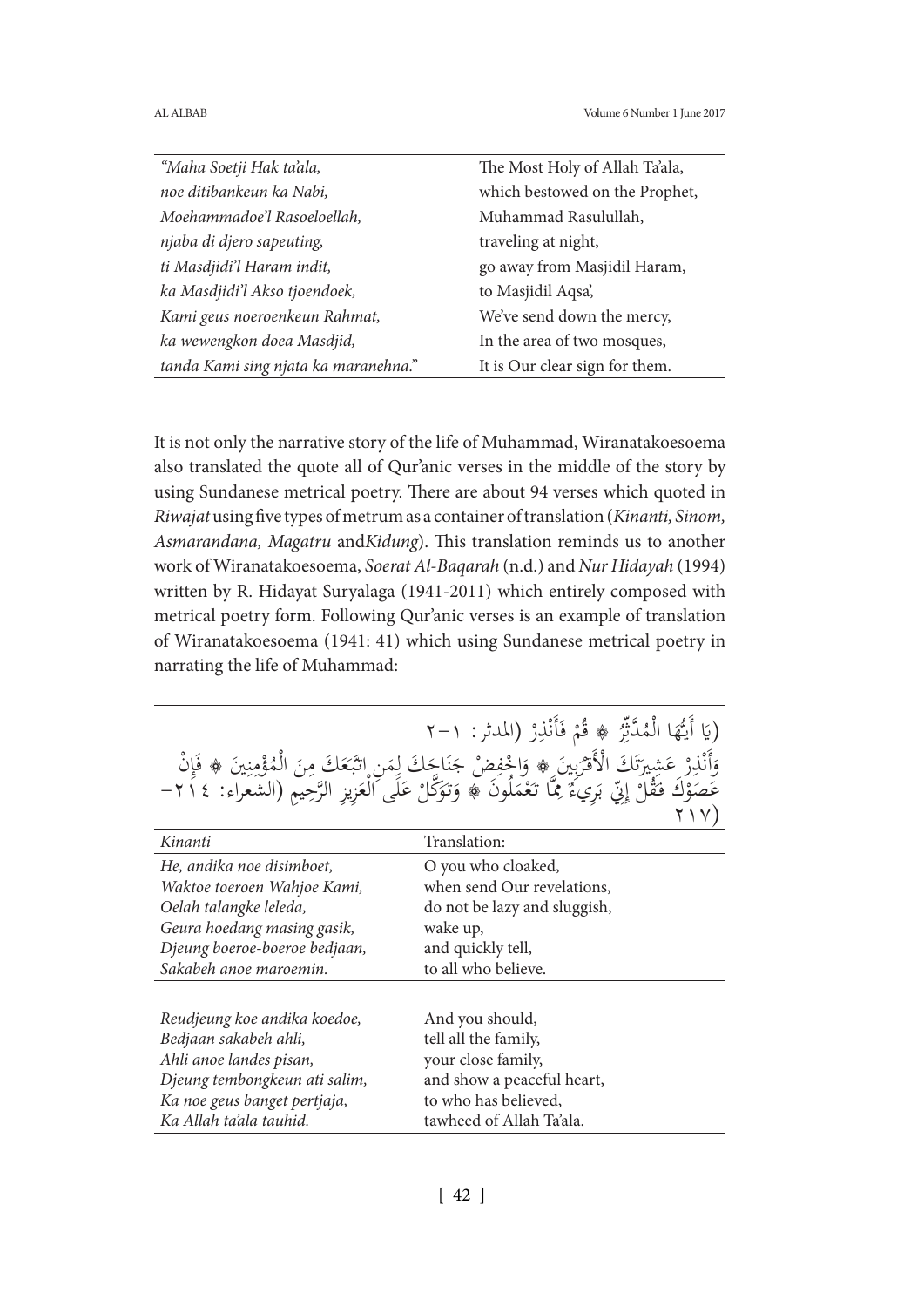| Lamun ahli henteu noeroet, | If your family doos not obey,               |
|----------------------------|---------------------------------------------|
| Baha ka parentah Kami,     | refuse Our orders,                          |
| Pek koe andika bedjaan,    | be inform to them,                          |
| Kami moal njisikoedi,      | We will not interfere,                      |
| Moal noeroetan andika,     | will not follow you,                        |
| Njembah anoe lain-lain.    | to worship the others.                      |
|                            |                                             |
| Hate andika sing peroeh,   | Your heart must be subdued,                 |
| Dibarengan tekad gilig,    | with strong determination,                  |
| Ati sing tegep soemerah,   | your heart must be confident and fatefully, |
| Masrahkeun karoedet ati,   | fatefully your worry,                       |
| Jang Agoeng noe mikawelas, | The Most Great and Compassionated,          |
| Salamina welas asih.       | compassion forever.                         |
|                            |                                             |

Wiranatakoesoema inserted some Qur'anic verses which contains the story of Muhammad when began to preach his family and relatives openly after preaching in secret. These two verses are translated using metrical poetry form of *Kinanti* that has certain rules in its stanza: six cantos, eight syllables, and the letters of "u-i-a-i-a-i" in each of the end of vowel.

This a kind form of metrical poetry reveals what is called by Schimmel as a feeling which is equally experienced by most poets and writers who praises to the Prophet in many poems. However, at the same time, everyone felt that it is almost impossible to be fair into his greatness, or to describe his handsomeness and tenderness in the right words (Schimmel, 1991: 239).

### 3. Sundanese nature

In addition to the language of poetry metrical form, Wiranatakoesoema did not realize has added his impressions as a Sundanese into *Riwajat* through a natural description of desert and mountain which influenced by Priangan nature. Although its narration is the situation in Arabian desert and mountain, but some of the natural it then influenced by his experience when live in Priangan mountain range. We can read how Wiranatakoesoema (1941: 28) tell the story of *"halimoen di puntjak pasir* dan *tjai iboen tingkaretip njangkroeng dina dangdaoenan*" (the foggy mountain and the dew is glistening on leaves). This is a picture which almost impossible to see around the Arabian desert.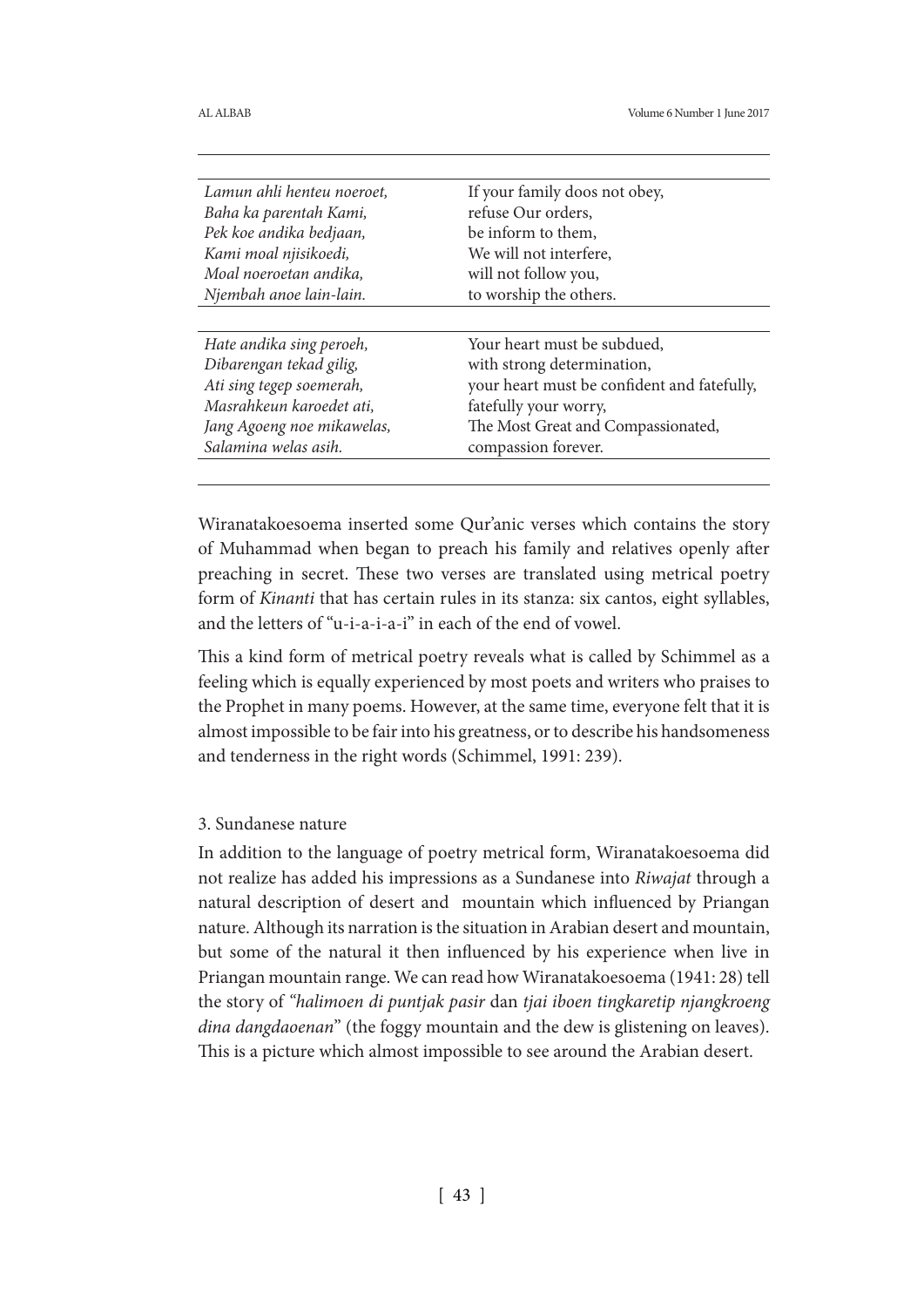| Kinanti                         | Translation:                          |
|---------------------------------|---------------------------------------|
| Meleng salebeting kalboe,       | The sloppy in the heart,              |
| Ngantengkeun tatali Goesti,     | focuses on the ropesof God,           |
| Loes-les leungit dadangoean,    | hearing loss,                         |
| Kalindih tingali batin,         | defeated by inner vision,             |
| Lalampahan noe kasorang,        | an adventure which undertaken,        |
| Etjes ebreh katingali.          | it is very clearly visible.           |
|                                 |                                       |
| Tjalik dina loehoer goenoeng,   | Sitting on top of the mountain,       |
| Teu weleh ngahoedang sari,      | always evoke the kindness,            |
| Soegema djeung toemaninah,      | be happy and comfortable,             |
| Di lebak Sagara keusik,         | in the valley of sand,                |
| Tegalna antjal-antjalan,        | dry field is far,                     |
|                                 |                                       |
| Kahalangan pasir-pasir.         | having tied by hills.                 |
|                                 |                                       |
| Aja sora ngagoeloedoeg,         | There was a roaring sound,            |
| Sihoreng aweuhan angin,         | It was an echo of wind,               |
| Anoe nioep goeha-goeha,         | which blew caves,                     |
| Poentjak pasir noe ngadjegir,   | towering the top of hill,             |
| Katingal majakpak bodas,        | visible all-white,                    |
| Katoeroeban indoeng peuting.    | having tied by dark cloud.            |
|                                 |                                       |
| Goenoeng siga miloe bingoeng,   | Mountain look like confused,          |
| Pasir siga ngiring sedih,       | hill look like sad,                   |
| Njaksian noe nandang brangta,   | witness who has concerned,            |
| Andekak neuteup ka langit,      | sat looking at the sky,               |
| Lenjep ngabandoengan alam,      | feel and watch the nature,            |
| Meleng lahir reudjeung batin.   | careless his outer and inner feelings |
|                                 |                                       |
| Halimoen noe ngahoejoengkoeng,  | The fog which unusual,                |
| Noe njimboetan poentjak pasir,  | covering the top of hill,             |
| Siga njingraj koe balebat,      | as disappeared by the morning light,  |
| Totondena padjar sidik,         | its sign is when daybreak arrived,    |
| Noengtoet leungit lalaoenan,    | disappear slowly,                     |
| Ti wetan tjahaja bidjil.        | from the east, then light come.       |
|                                 |                                       |
|                                 |                                       |
| Bentang-bentang geus saroesoep, | The stars have been hiding,           |
| Tjai iboen ting karetip,        | shimmering dew,                       |
| Njangkroeng dina dangdaoenan,   | glistening on leaves,                 |
| Siga permata bidoeri,           | like jewels of biduri,                |
| Lila-lila toeloej moesna,       | disappeared slowly,                   |
| Koe tjahja poe kalindih.        | by sunlight.                          |
|                                 |                                       |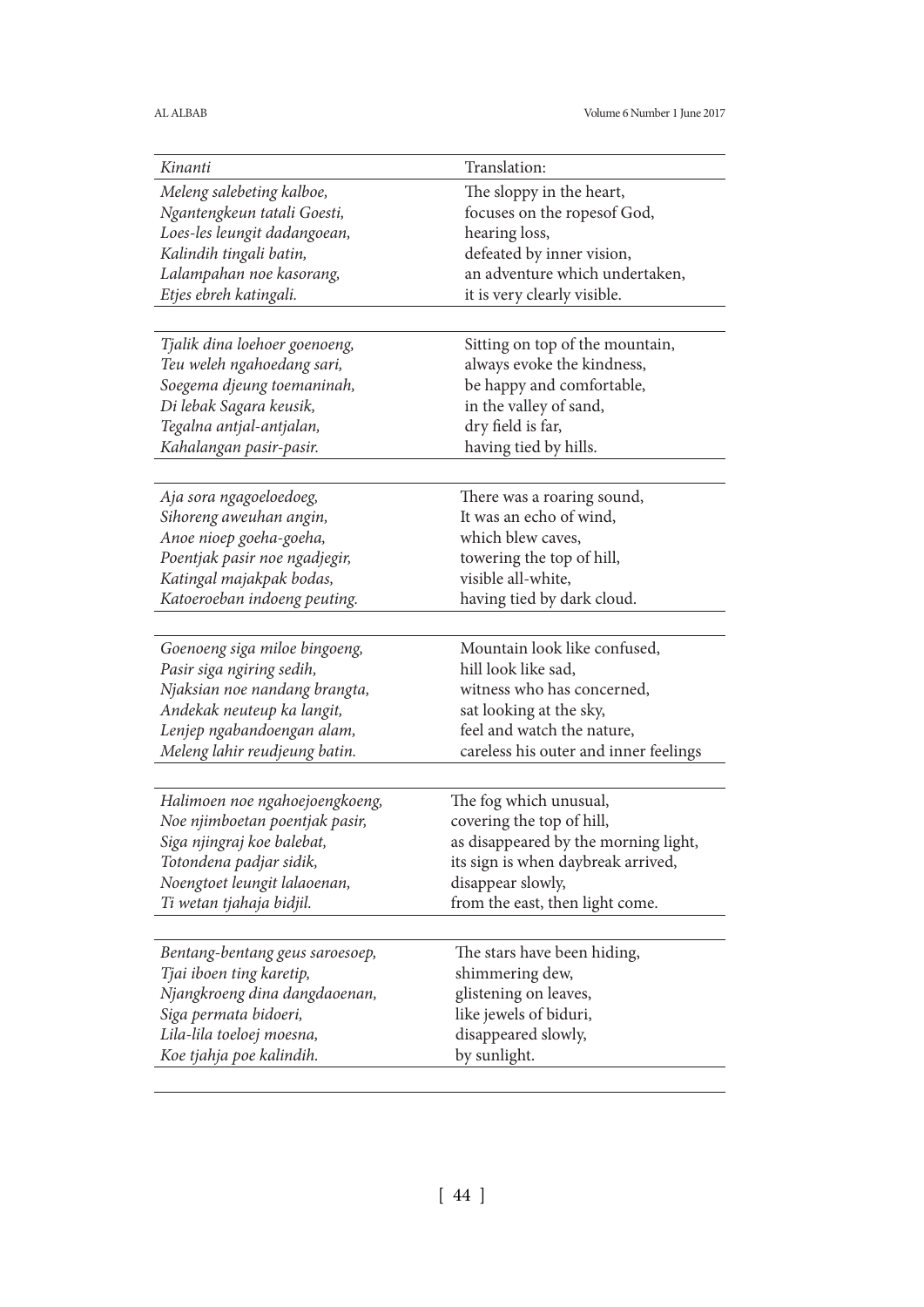Wiranatakoesoema describes the daily life of Muhammad in Arabian desert and rocky hills. He adds his narrative with Arabian nature which captured as a Sundanese through metrical poetry of *Kinanti*. Wiranatakoesoema would imagine the atmosphere of Arabian desert life, especially when he witnessed the pilgrimage to Mecca in 1924, or about twenty-five years before he published the book of *Riwajat*. However, his imagination of the desert nature presumably would no longer be accurate, because it is influenced by his perspective as a Sundanese who live in the beautiful mountains of Priangan.

It is interesting that the case also can be found in Javanese literature from seventeenth century. The queen of Java, Ratu Pakubuwana, for example, wrote some Javanese Islamic texts which appropriated by Javanese culture and situation. She narrated the hijra of Muhammad from Mecca to Medina which identical to that of a situation in the Java palace. She described that Medina is an inhabited forest by wild animals and noxious snake as there is in Java (Ricklefs, 1998: 78-9). Therefore, *Riwajat* and other Islamic texts in Indonesia archipelago presumably attempt to put Islam and Muhammad in the heart of their cultures.

### 4. Sundanese Sufi terms

One of peculiarities of Wiranatakoesoema's *Riwajat* is its tendency to give a mystical interpretation of the spiritual experience of Muhammad. Wiranatakoesoema drew spiritual experience of current prophetic revelation into sufi experience. He, for example, uses of the term of *fana'* (fusion of self), *ma'rifat* (gnosis), *tajalli* (manifestation of self), *maqam* (spiritual station) and others. It is very different with Dinet and Sliman's *the Life of Mohammad*  which did not use those sufi terms (1918b: 23). It presumably was influenced by Abduh's thought on mysticism in *Al-Manar* which used as one of Dinet and Sliman's references. Following narration shows how Wiranatakoesoema (1941: 30) expresses the sufi terms in the context of the experience of Muhammad when he received the first revelation.

*Dina waktoe Ma'rifat tea tinangtoe ngarandapan fana' (roeksak), Rasa lahir goemoeloeng djadi hidji djeung rasa batin, soemerah, toemamprak, ngarasa teu daja teu oepaja; tadjali djeung noe dipoehit, nindak kana Makam Soetji, soetjining soetji.*

This contemplation is as a crucible in which melt nascent emotive feelings and thoughts, issuing there from in a state of extraordinary purity.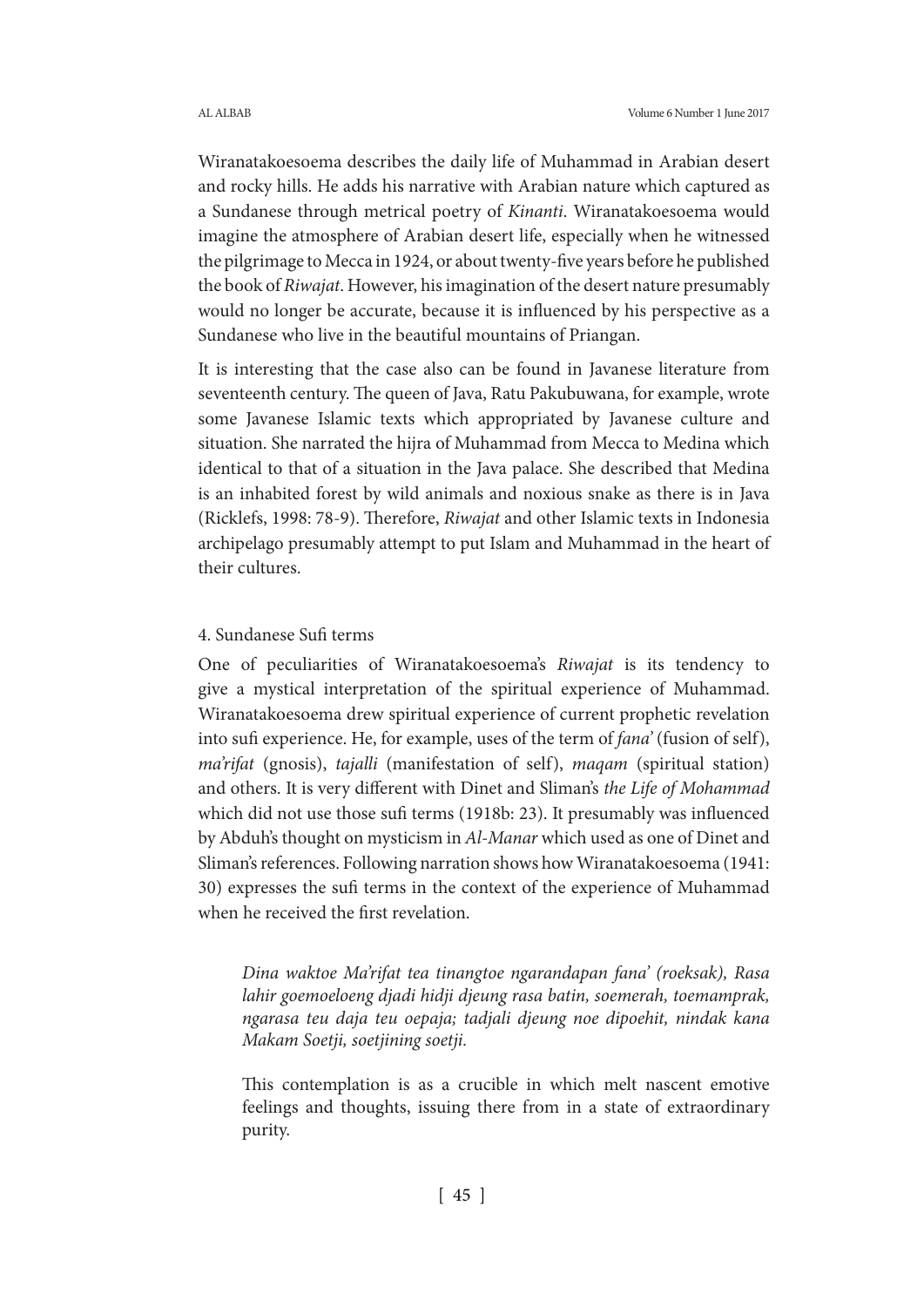Wiranatakoesoema uses the term of *ma'rifat, fana', tajalli, maqam* as generally found in sufi traditions. This is different from Dinet and Sliman who just mentioned in terms of spiritual experience generally. Wiranatakoesoema (1941: 76) also shows his mystical tendencies in other metrical poems in *Riwajat*:

| Kinanti                       | Translation:                         |
|-------------------------------|--------------------------------------|
| Wates eta Nabi Rasoel,        | The limit of Prophet and Messenger,  |
| Ngagem andelan pribadi,       | is embrace personal belief,          |
| Angkat njorang hidjab-hidjab, | to go through the veils,             |
| Hidjabna lalangse gaib,       | The veil isthe unseen barrier,       |
| Gaiboellah noe disedja,       | Gaibullah (The Unseen of Allah) as a |
| KATOENGGALAN MAHA SOETJI.     | purpose,                             |
|                               | His Oneness of The Most Holy.        |
|                               |                                      |
| Moeka hidjab noe panoetoep,   | To open the last veil,               |
| Pertela GAIBING GOESTI,       | to explain the unseen of God,        |
| Moal kahontal koe akal,       | Who unreachable by reason,           |
| Moal kaberik koe harti,       | does not overtaken by reason,        |
| Leungit daja jeung oepaja,    | lost power and effort,               |
| Sirna RASA dina BATIN.        | lost the inner feeling.              |
|                               |                                      |
| Panca lahir moal metoe,       | The five senses is not efficacious,  |
| Pangaroehna moal nepi,        | Its influencesare not be achieved,   |
| Soerem koe SINAR NOE MOELJA,  | It blighted by Majesty's light,      |
| Ladjeng ANOE MAHA SOETJI,     | Then The Most Holy,                  |
| Moeka BASIROH Moehammad,      | Opened the vision of Muhammad,       |
| Tingalina anoe batin.         | Saw it with your inner feeling.      |
|                               |                                      |
| Pangasihna MAHA LOEHOENG,     | The affection of The Most Sublime,   |
| Anoe toemiba ka Nabi,         | that fall to the Prophet,            |
| Meredih salalamina.           | He prays forever,                    |
| Oelah lepot-lepot eling,      | Do not stop put in mind,             |
| Marengan ANOE OENINGA,        | Accompanying the Most Knowing,       |
| Saniskara oesik malik.        | of everything which was moving.      |

Wiranatakoesoema uses the sentences of *katunggalan Maha Sutji, sirna rasa dina batin* and *basiroh Muhammad.* These are some terms which familiar among the researcher of Sundanese sufism terms, especially the sufi teachings of Hasan Haji Mustapa (1852-1930), a Sundanese greatest writer who write more ten thousand *dangding*s. His description on Sundanese sufi terms may be strongly influenced by Mustapa's experiences in exploring the teachings of Sufism, whose his works are called by Wiranatakoesoema as foot step of searches spiritual residue (*tapak tangan bangkarak rasa*). Wiranatakoesoema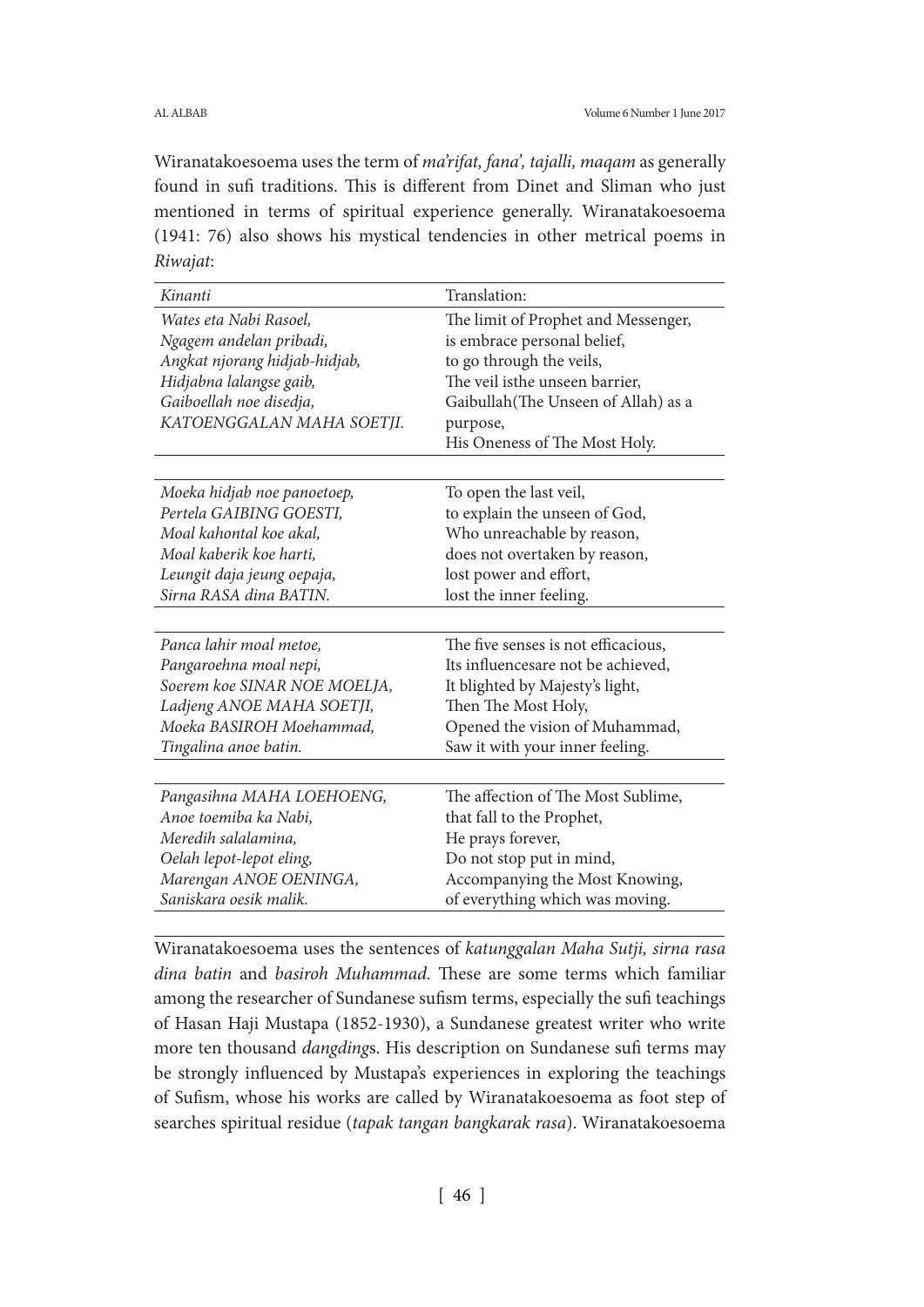so admire the works of Mustapa as seen from his introduction in Mustapa's book which published by the Comite Mendakna in 1927 (Wiranatakoesoema, 1937: iv). This shows that his background on the sufism is very important in adapting a *sīrah* work like Dinet and Sliman's *the Life of Mohammad* into his *Riwajat*.

Therefore, it can be concluded that Wiranatakoesoema's *Riwajat* was attempts to provide a strong Sundanese color for its reader. Although his book is derived from Dinet and Sliman's work which set in France and Algeria background, but it was able to give a touch of locality in accordance with the mind of Sundanese readers. Wiranatakoesoema carefully inserts the Sundanese cultural nuances through the use of Sundanese speech levels, metrical poetry form, Priangan nature and sufi terms. These efforts are an important part of his creative contribution to the knowledge of *sīrah* which growing in the tradition of Islamic scholarship in Indonesia archipelago.

### **CLOSING REMARKS**

This study shows that the work of biography of Muhammad was influenced by various cultures. It affects the way of authors to use their language and literature. Wiranatakoesoema's *Riwajat* reflects the influence of diverse cultures which not only represent him self as a Sundanese, but also both cultures of France and Algeria as the main source of his adaptation. Wiranatakoesoema presents the same story of Muhammad in the form of three different cultures: French, Algeria and Sunda. Dinet brought the story into French culture, where he began his spiritual journey to an exotic place of Muslim in Algeria accompanied with Sliman. Both cultures of France and Algeria in Dinet and Sliman's *the Life of Mohammad* then enriched by Wiranatakoesoema in his *Riwajat.* He inserted many nuances of Southeast Asian culture through the language of *dangding* or Sundanese metrical poetry. Therefore, it is not an exaggeration to say that Wiranatakoesoema's *Riwajat* reflects the biography of Muhammad which does not only harmonize the Islamic teachings about the greatness of Muhammad's life into Sundanese literature, but also connected three cultural wealths of the world: Europe, Africa and Asia. This is the story of the biography of Muhammad that reaches far into other regions of the world and then accepted creatively by the richness of the author's culture. It shows a strong cultural urge to make Islam and Muhammad as a source of inspiration for Sundanese culture. *Riwajat* was able to show a contribution of Sundanese local culture in Indonesia archipelago in narrating the same *sīrah* and joined with other cultures in the world.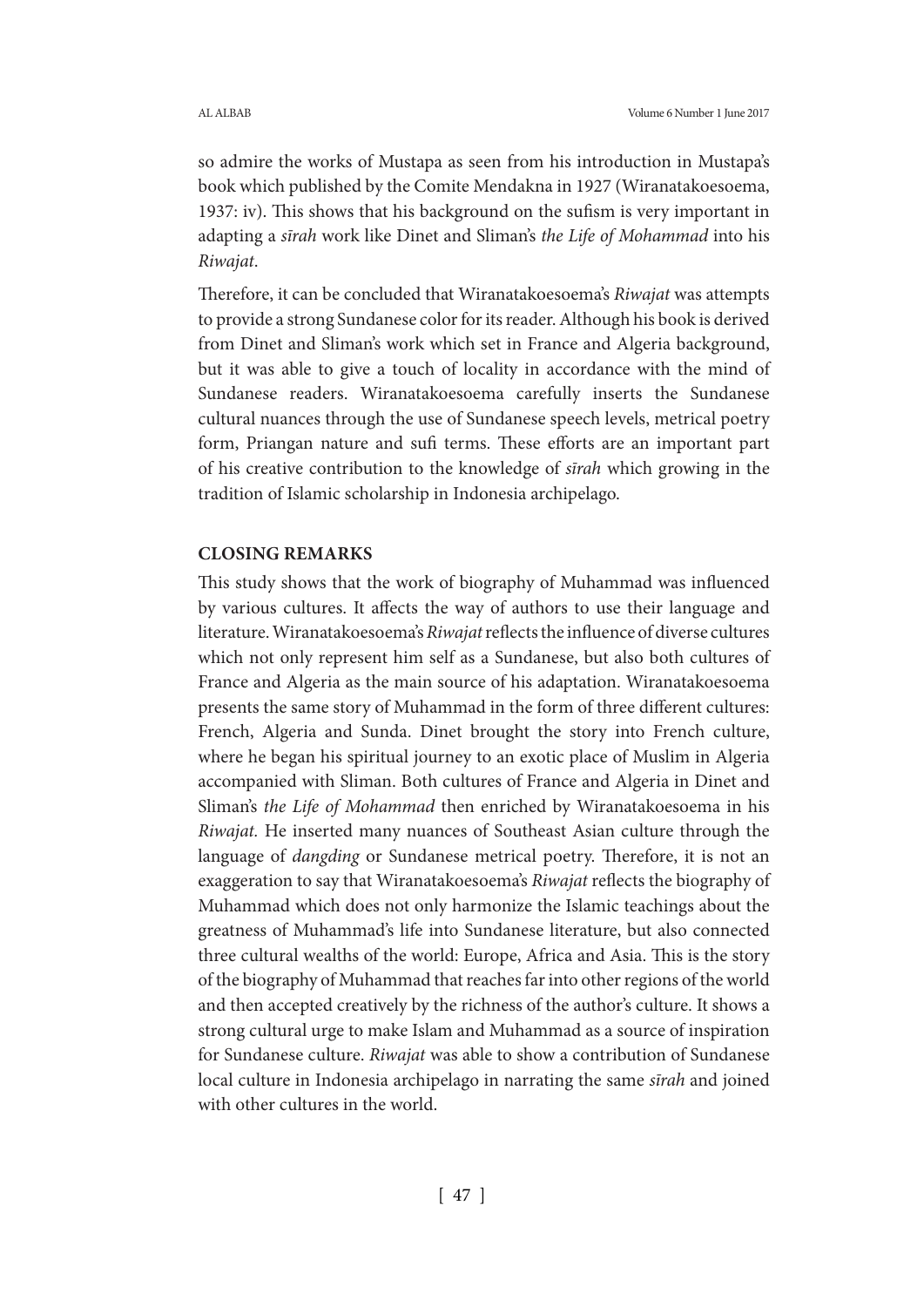### **BIBLIOGRAPHY**

- Abbas, Zainal Arifin. (1964). *Perihidup Muhammad Rasulullah saw.,* Medan: Prima Rahmat.
- Ali, Kecia (2014). *The Lives of Muhammad*, Harvard University Press.
- Ali, Muhammad Mohar (1997). *Sirat al-Nabi Saw. and the Orientalists with Special Reference to the Writings of William Muir, D.S. Margoliouth and W. Montgomery Watt.* Madinah: King Fahd Complex for the Printing of the Holy Qur'an.
- Ali, Syed Ameer (1955).*The Spirit of Islam: A History of the Evolution and Ideals of Islam*.London: Christopher's.
- Anderson, Edmund A. (n.d.). "Speech Levels: The Case of Sundanese," *Pragmatics,* 3: 2, International Pragmatics Association.
- Anees, Munawwar A. & Athar, Alia N. (1986). *Guide to Sira and Hadith Literature in Western Language,* New York-London: Mansell Publishing Ltd.
- Al-'Aqqad, 'Abbas Mahmud (1942). *'Abqariyyat Muhammad,* Kairo: Dar Nahdat Misr li al-Nasr.
- Armstrong, Karen (1992). *Muhammad: A Biography of the Prophet,* San Francisco:HarperCollins.
- \_\_\_\_\_\_\_. (2006).*Muhammad: A Prophet for Our Time,* San Francisco: HarperCollins.
- Azra, Azyumardi (1993). "Peranan Hadis dalam Perkembangan Historiografi Awal Islam," *Al-Hikmah, Jurnal Studi-studi Islam,* No. 11, October-December: 47-52.
- Bamualim, Chaider S. (2015). *Negoitating Islamisation and Resistance: A Study of Religions, Politics and Social Change in West Java from the Early 20th Century to the Present,* Leiden University dissertation.
- Berg, Herbert. ed. (2003). *Method and Theory in the Study of Islamic Origins,* Leiden: Brill.
- Buaben, Jabal Muhammad (1996). *Image of the Prophet Muhammad in the West: A Study of Muir, Margoliouth and Watt.* Leicester, UK: The Islamic Foundation.
- Al-Buthi, Sa'id Ramadan (1995). *Fiqh al-Sirah,* Beirut: Dar al-Fikr.
- Carlyle, Thomas (1841). *On Heroes, Hero-Worship and the Heroic in History*  (Lecture II). London. Gutenberg Project.
- Chalil, Moenawar (1967). *Kelengkapan Tarich Nabi Muhammad SAW,* 8 vols.,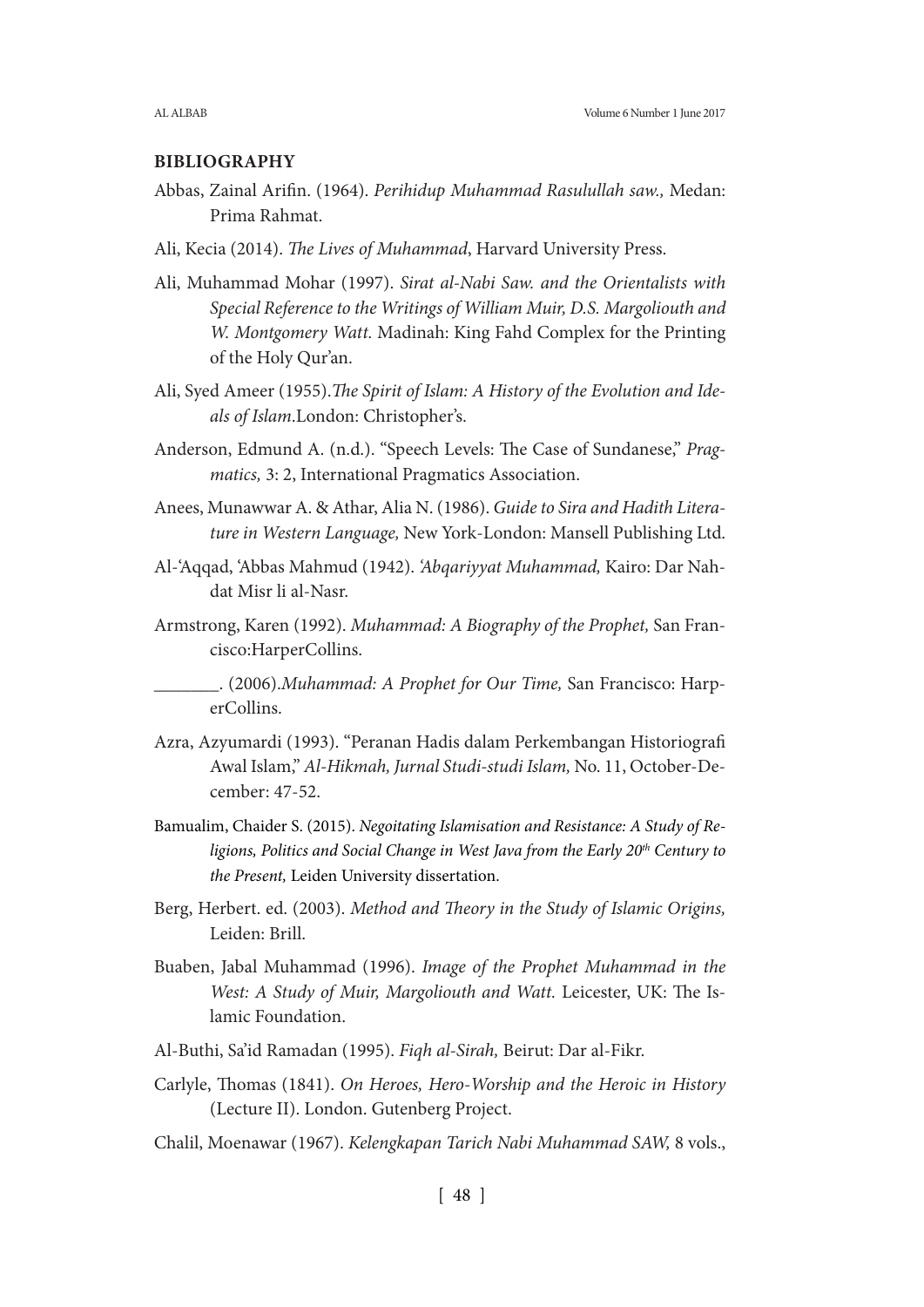Jakarta: Bulan Bintang.

- \_\_\_\_\_\_\_. (2001). *Kelengkapan Tarikh Nabi Muhammad SAW.* 6 vols., Jakarta: Gema Insani Press.
- Chambert-Loir, Henri (2013). *Naik Haji di Masa Silam: Kisah-Kisah Orang Indonesia Naik Haji.* Vol. II (1900-1950). Jakarta: KPG.
- Chopra, Deepak (2010). *Muhammad*: *A Story of the Last Prophet.* NY: HarperOne.
- Cook, Michael (1983). *Muhammad,* Oxford: Oxford University Press.
- Crone, Patricia (1987). *Meccan Trade and the Rise of Islam,* Princeton: Princeton University Press.
- Danasasmita, Ma'mur (2001). *Wacana Bahasa dan Sastra Sunda Lama.*Bandung: STSI Press.
- Dinet, E. & Ben Ibrahim, Sliman (1918a). *La Vie de Mohammed, Prophété d'Allah*, Paris: Piazza.
- \_\_\_\_\_\_\_. (1918b).*The Life of Mohammad the Prophet of Allah,* Paris: The Paris Book Club.
	- \_\_\_\_\_\_\_.(1940). *Het Leven van Muhammad, De Profeet van Allah,* in het Nederlandsch vertaald door R.A.A. Wiranatakoesoema Regent van Bandoeng, Islam Studieclub Bandoeng, MCMXL.
- \_\_\_\_\_\_\_. (1990). *The Life of Mohammad: Prophet of Allah.* Secaucus, NJ: Chartwell Books.
- Donner, Fred (2010). *Muhammad and the Believers,* Cambridge: Harvard University Press.
- Ernst, Carl W. (2003). *Following Muhammad: Rethinking Islam in the Contemprary World,* Chapel Hill & London: The University of North Carolina Press.
- "Étienne Alphonse Dinet", http://www.blouinartinfo.com/artists/51285-etienne-dinet#less(accessed on Saturday, June 25, 2016 at 09.37).
- Formichi, Chiara (2012). *Islam and the Making of the Nation: Kartosuwiryo and Political Islam in 20th century Indonesia,* Leiden: KITLV Press.
- Forward, Martin (1997). *Muhammad*: *A Short Biography.* Oxford: Oneworld.
- Gadamer, Hans-George (2004). *Truth and Method*, translation revised by Joel Weinsheimer and Donald G. Marshall, London & New York: Continuum.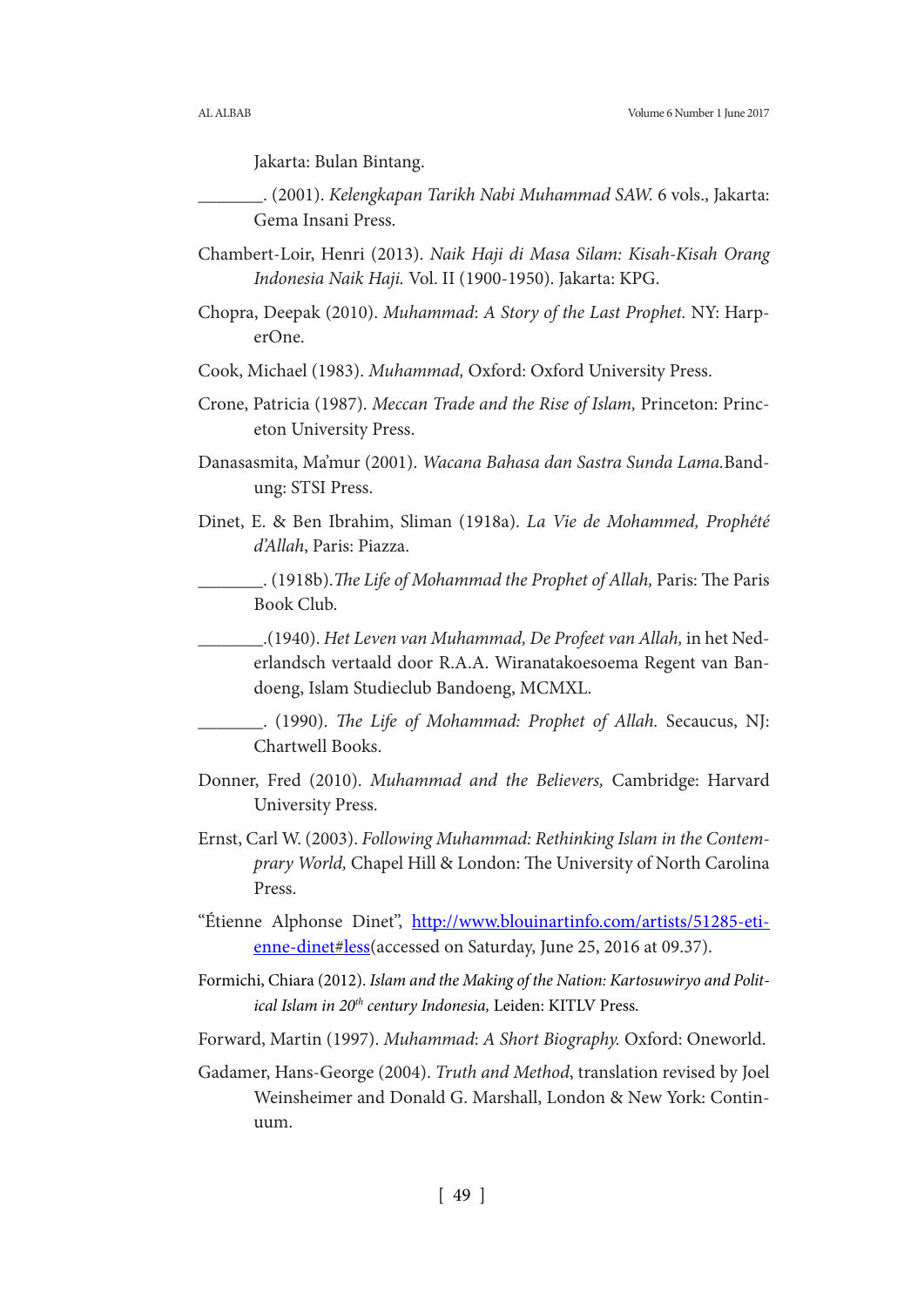- Al-Ghazali, Muhammad (1998). *Fiqh al-Sirah, Understanding the Life of Prophet Muhammad,* Saudi Arabia: IIPSO.
- Goerke, Andreas. ed. (2015). *Muhammad: Critical Concepts in Religious Studies,* 4 vols, New York and London, Routledge.
- Guillaume, A. (1955). *The Life of Muhammad, A Translation of Ishaq's Sirat Rasul Allah,* Oxford-New York: Oxford University Press.
- Gunardi, Thamrin & Wijaya, E. Juhana (1997). *Perkembangan Pendidikan di Jawa Barat dari Zaman ke Zaman,* Bandung: Armico.
- Hamid, Ismail Bin (1981). *The Emergence of Islamic Malay Literature: A Case Study of Hikayat.* Ann Arbour: Temple University.
- Hamim, Thoha (1996). "Moenawar Chalil's Reformist Thought: A Study of Indonesian Religious Scholar (1908-1961)," *Thesis Ph.D,* The Institute of Islamic Studies, McGill University, Montreal.
- Hart, Michael H. (1978). *The 100 A Ranking of the Most Influential Persons in History.* New York: Citadel Press Book.
- Hashem, Fuad (1989). *Sirah Muhammad Rasulullah* (Kurun Mekah)*,* Bandung: Mizan.
- Haykal, Muhammad Husain (1965). *Hayat Muhammad,* Kairo: Maktabat al-Nahdhat al-Misriyyah.
- Hazleton, Lesley (2013). *The First Muslim: The Story of Muhammad*, London: Riverhead Books.
- "Het 25-jarig jubileum van onzen Regent," *Mooi Bandoeng*, Officieel Orgaan van de Vereeniging "Bandoeng Vooruit," No. 1, Jaargang 6, January 1938. 5-6.
- Horovitz, Josef (2002). *The Earliest Biographies of the Prophet and Their Authors*, Princeton, N.J.: Darwin Press.
- Husain, Taha (1933). *'Ala Hamisy al-Sirah,* 3 vols., Kairo: Dar al-Ma'arif.
- Al-Husaini, H.M.H. Al-Hamid. (1989). *Membangun Peradaban: Sejarah Muhammad Saw. Sejak Sebelum Diutus Menjadi Nabi,* Bandung: Pustaka Hidayah.
- Ibn Hisyam (n.d.). *As-Sirah An-Nabawiyyah,* Beirut: Dar al-Jil.
- Ibn Warraq ed. (2000). *The Quest for the Historical Muhammad,* New York: Prometheus Books.
- Jeffrey, Arthur (1926). "The Quest for Historical Muhammad," *The Muslim World,* 16: 327-48.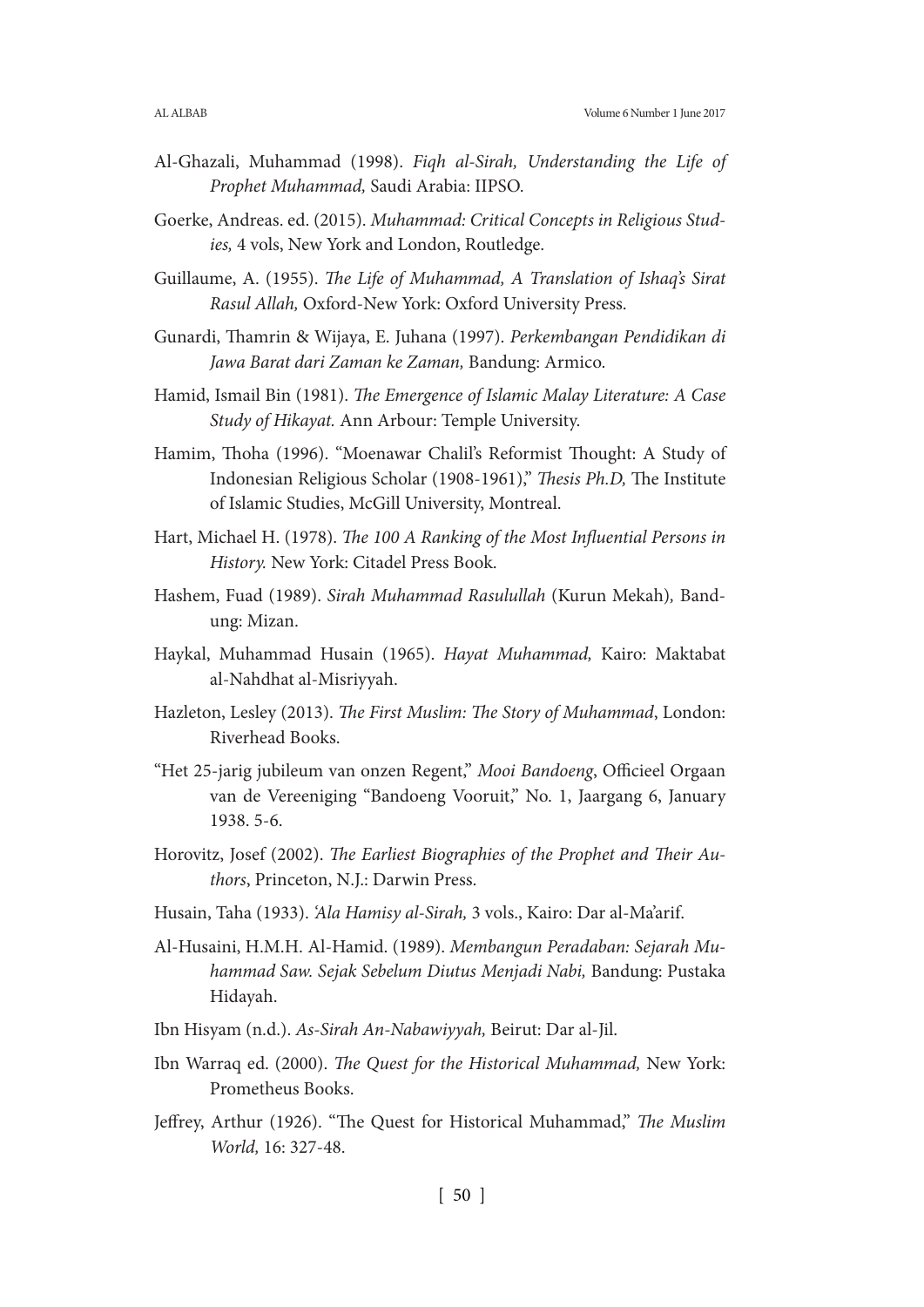- Khalidi, Tarif (2009). *Images of Muhammad: Narrative of the Prophet in Islam across the centuries*, Newyork: Doubleday.
- Lings, Martin (1983).*Muhammad: His Life Based on the Earliest Sources.* London: Islamic Society Texts.
- Lubis, Nina H. (1998). *Kehidupan Ménak Priangan 1800-1942*, Bandung: Pusat Informasi Kebudayaan Sunda.
- Mahfuz, Nagib (1967). *Aulad Haratina,* Beirut, Dar al-Syuruq.
- Margoliouth, David Samuel (1985). *Mohammed and the Rise Islam,* third edition, London, 1905. Reprinted with introduction by Ram Swarup, London.
- Mirza, Mahan H. (2011). "A Delegation of Christians from Najran Visits the Prophet Muhammad: Contemporary English *Sirah* Literature for a Western Audience," *Islamic Studies* 50: 2.
- Moestapa, Haji Hasan (1927). *Boekoe Pangapoengan (Hadis Mi'radj),* Ditjitak di kantor Tjitak "Pangharepan", Bandoeng.
- Moriyama, Mikihiro (2005). *Semangat Baru: Kolonialisme, Budaya Cetak dan Kesastraan Sunda Abad ke-19,* trans. by Suryadi, Jakarta: KPG.
- Motzki, Harald ed. (2000). *The Biography of Muhammad: The Issue of the Sources*. IslamicHistory and Civilization: Studies and Texts, Vol. 32. Leiden: E.J. Brill.
- Muir, Sir William (1923). *The Life of Mahomet from the Original Sources.* Third Edition, London, 1894. (New and Revised Edition by T.H. Weir, Edinburgh).
- Mulder, Niels (1970). "Aliran Kebatinan as an Expression of Javanese Worldview", *Journal of Southeast Asian Studies*, Vol. 1. No. 2.
- Nasr, Seyyed Hossein (1995). *Muhammad Man of God,* Chicago: ABC International Group inc.
- Rakhmat, Jalaluddin. (2009). *The Road to Muhammad,* Bandung: Mizan.
- Rahyono, F.X. (2009). *Kearifan Budaya dalam Kata.* Jakarta: Wedatama Widya Sastra.
- Ramadan, Tariq (2007). *In the Footsteps of the Prophet: Lessons from the Life of Muhammad,* New York: Oxford University Press.
- Ricklefs, M.C. (2007). *Polarising Javanese Society: Islamic and other Visions* (c. 1830-1930), Leiden: KITLV Press.
	- \_\_\_\_\_\_\_. (1998). *The Seen and the Unseen Worlds in Java 1726-1749: History,*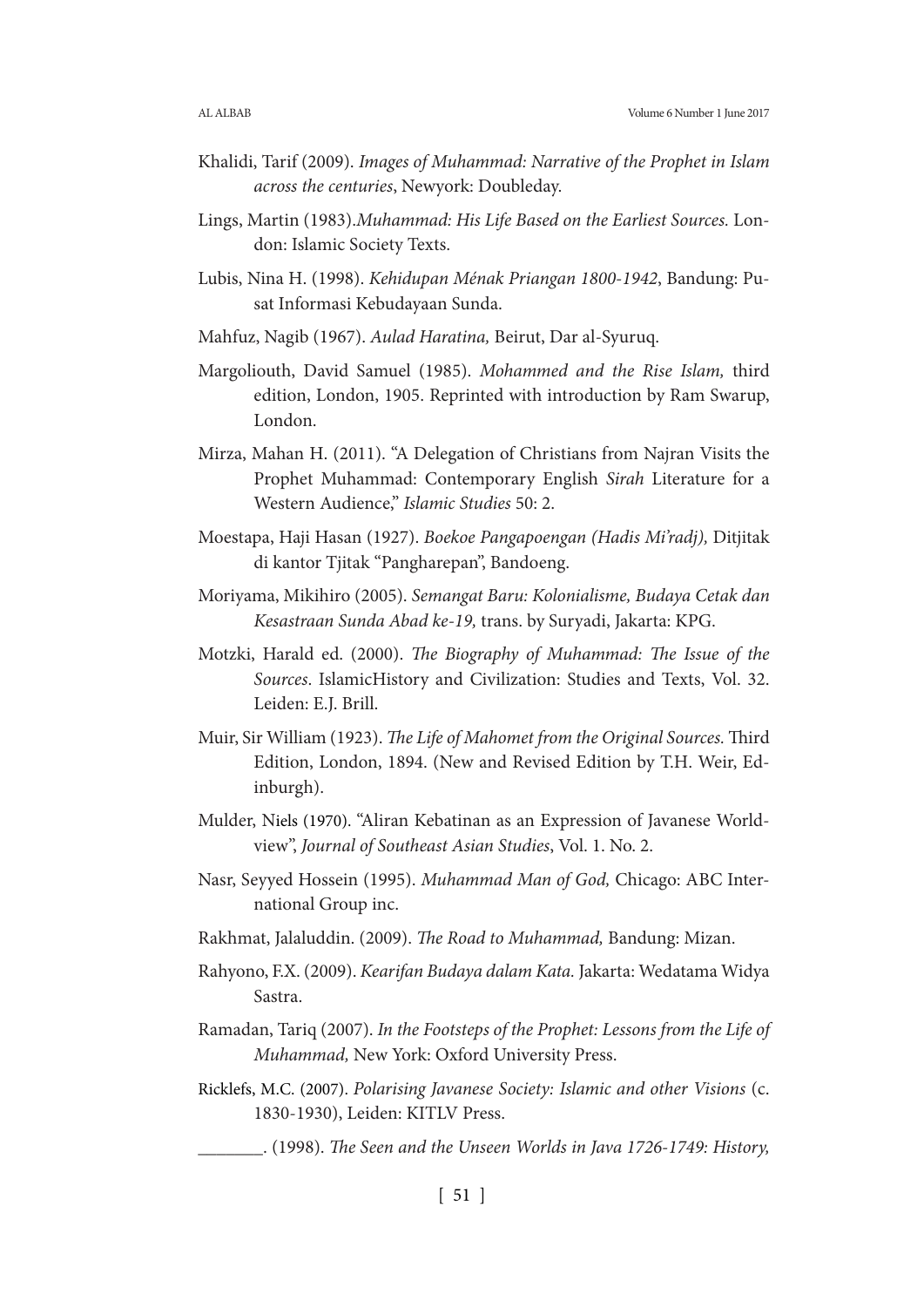*Literature and Islam in the Court of Pakubuwana II.* Sidney & Hawaii: Allen & Unwin and University of Hawaii Press.

- Roded, Ruth (2002). "Modern Gendered Illustrations of the Life of the Prophet of Allah—Étienne Dinet and Sliman ben Ibrahim (1918)." *Arabica* 49. 325–359.
- \_\_\_\_\_\_\_. (2009). "A Voice in the Wilderness? Rivlin's 1932 Hebrew Life of Muhammad," *Middle East Critique*, 18:1. DOI: 10.1080/10669920802685180.
- Rogerson, Barnaby (2003). *The Prophet Muhammad: A Biography,* Hidden-Spring.
- Rohmana, Jajang A (2015). "Metrical Verse as a Rule of Qur'anic Translation: Some Reflections on R.A.A. Wiranatakoesoema's *Soerat Al-Baqarah*  (1888-1965)," *Al-Jami'ah Journal of Islamic Studies*, Vol. 53, No. 2: 439- 467.
- Rosidi, Ajip et.al. (1987). *Polémik Undak Usuk Basa Sunda.* Bandung: PT. Mangle Panglipur.
- Rosidi, Ajip ed. (2003). *Énsiklopedi Sunda, Alam, Budaya, dan Manusia.* Jakarta: Pustaka Jaya.
- Rosidi, Ajip (2011). *Guguritan.* Bandung: Kiblat Buku Utama.
- Rusyana, Yus (2008). *Carita Para Nabi,* Bandung: Anwar Pers.
- Rusyana, Yus & Raksanagara, Ami (1980).*Puisi Guguritan Sunda*,Jakarta: Pusat Pembinaan dan Pengembangan Bahasa Depdikbud.
- Safi, Omid (2009). *Memories of Muhammad: Why the Prophet Matters*, San Francisco: HarperCollins.
- Said, Edward (1978). *Orientalism,* New York: Pantheon.
- Salahi, M. A. (1995). *Muhammad*: *Man and Prophet.* Shaftesbury, Dorset: Element.
- Sallam, M.A. (n.d.). *Riwajat K.N. MUHAMMAD s.a.w.* digambaran ku Hamid Nata Atmadja. Penerbit "Pusaka" Bandung.
- Salmun, M.A. (1958). *Kandaga Kasusastran Sunda.*Bandung: Ganaco.
- Schimmel, Annemarie (1991). *Dan Muhammad adalah Utusan Allah,* trans. by Rahmani Astuti & Ilyas Hasan, Bandung: Mizan.
- Schoeler, Gregor (2001).*The Biography of Muhammad, Nature and Authenticity.* translated by Uwe Vagelpohl. New York and London: Routledge.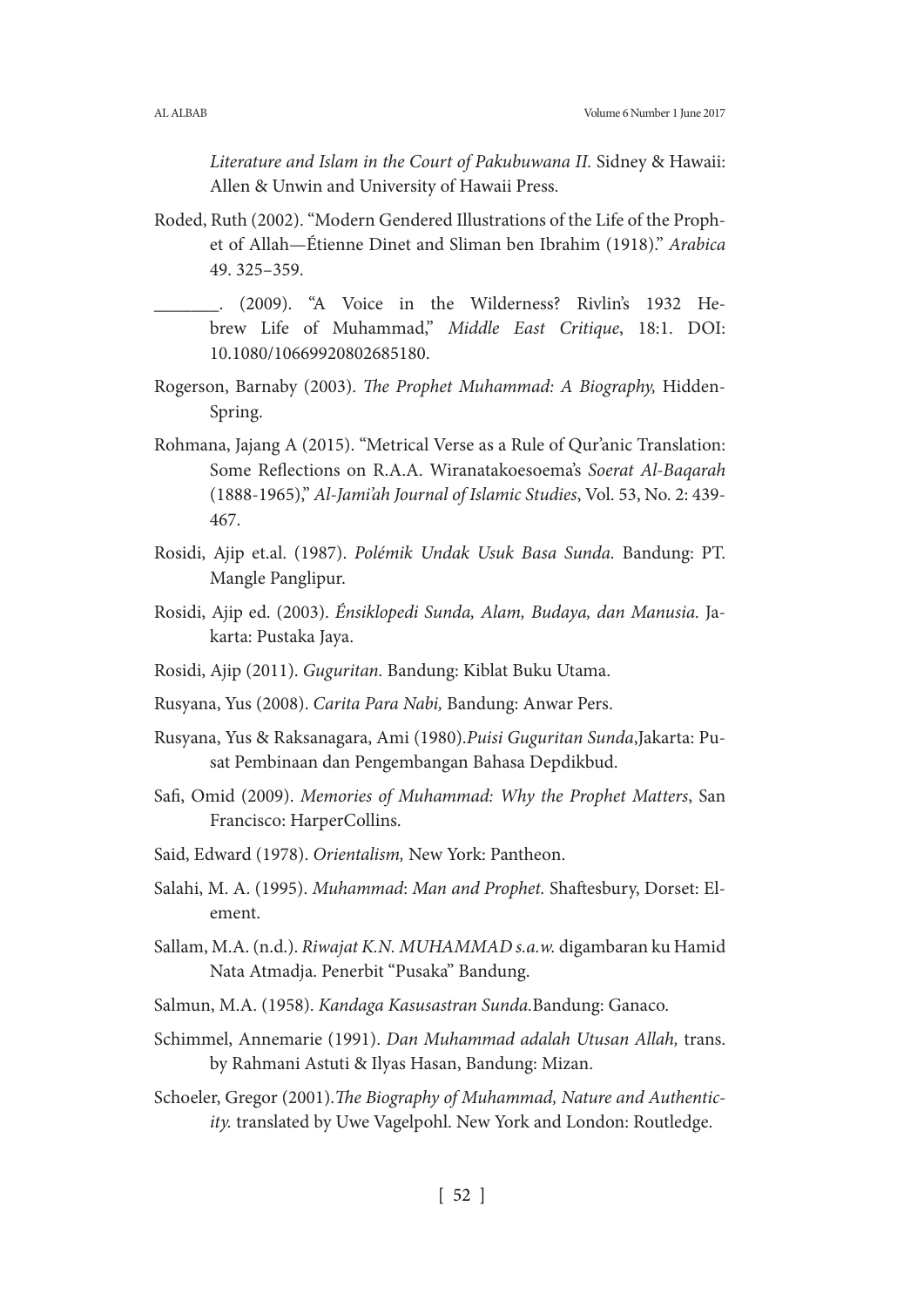- \_\_\_\_\_\_\_. (2003). "Foundations for A New Biography of Muhammad: The Production and Evaluation of the Corpus of Traditions from 'Urwah b. al-Zubayr." in Herbert Berg ed., *Method and Theory in the Study of Islamic Origins,* Leiden: Brill,
- Setiawan, Hawe (2006). "Warisan Kangjeng Haji," *Pikiran Rakyat*, 16 Juli.
- Shihab, M. Quraish (2011). *Membaca Sirah Nabi Muhammad Saw. dalam Sorotan al-Qur'an dan Hadits-hadits Shahih,* Jakarta: Lentera Hati.
- As-Siba'ie, Mushtafa (2003). *The Life of Prophet Muhammad: Highlight and Reason,* Riyadh: International Islamic Publishing House.
- Sina, Ali (2008). *Understanding Muhammad: A Psychobiography of Allah's Prophet,* n.p.
- Sirry, Mun'im (2015). *Kontroversi Islam Awal, Antara Mazhab Tradisionalis dan Revisionis.* Bandung: Mizan.
- Smith, Charles D. (1983). *Islam and the Search for Social Order in Modern Egypt : A Biography of Muhammad Husayn Haykal.* New York: SUNY Series.
- Spencer, Robert (2007). *The Truth about Muhammad*: *Founder of the World's Most Intolerant Religion.* Washington DC: Regnery Publishing.
- Suryalaga, R. Hidayat (1994). *Nur Hidayah: Saritilawah Basa Sunda, Al-Qur'an 30 Juz Winangan Pupuh.* Bandung: Yayasan Nur Hidayah.
- Al-Syarqawi, 'Abdurrahman (1962). *Muhammad Rasul al-Hurriyyah,* Kair: Dar al-Syuruq.
- Thohir, Ajid (2014). *Sirah Nabawiyah: Nabi Muhammad Saw dalam Kajian Ilmu Sosial Humaniora,* Bandung: Marja.
- van Dijk,Kees (1997). "Perjalanan Jemaah Haji Indonesia." in Dick Douwes dan Niko Kaptein, *Indonesia dan Haji.* Jakarta: INIS.
- van Zanten, W. (1984). "The poetry of tembang Sunda," *Bijdragen tot de Taal-, Land- en Volkenkunde* 140. no: 2/3, Leiden.
	- \_\_\_\_\_\_\_. (1987). *Tembang Sunda, An ethnomucilogical study of the Cianjuran music in West Java.* Thesis. Leiden University.
- Warnaen, Suwarsih et.al. (1987). *Pandangan Hidup Orang Sunda Seperti Tercermin dalam Tradisi Lisan dan Sastra Sunda.* Bandung: Bagian Proyek Penelitian dan Pengkajian Kebudayaan Sunda (Sundanologi) Dirjen Kebudayaan Depdikbud.
- Watt, W. Montgomery (1953). *Muhammad at Mecca,* Oxford: Clarendon